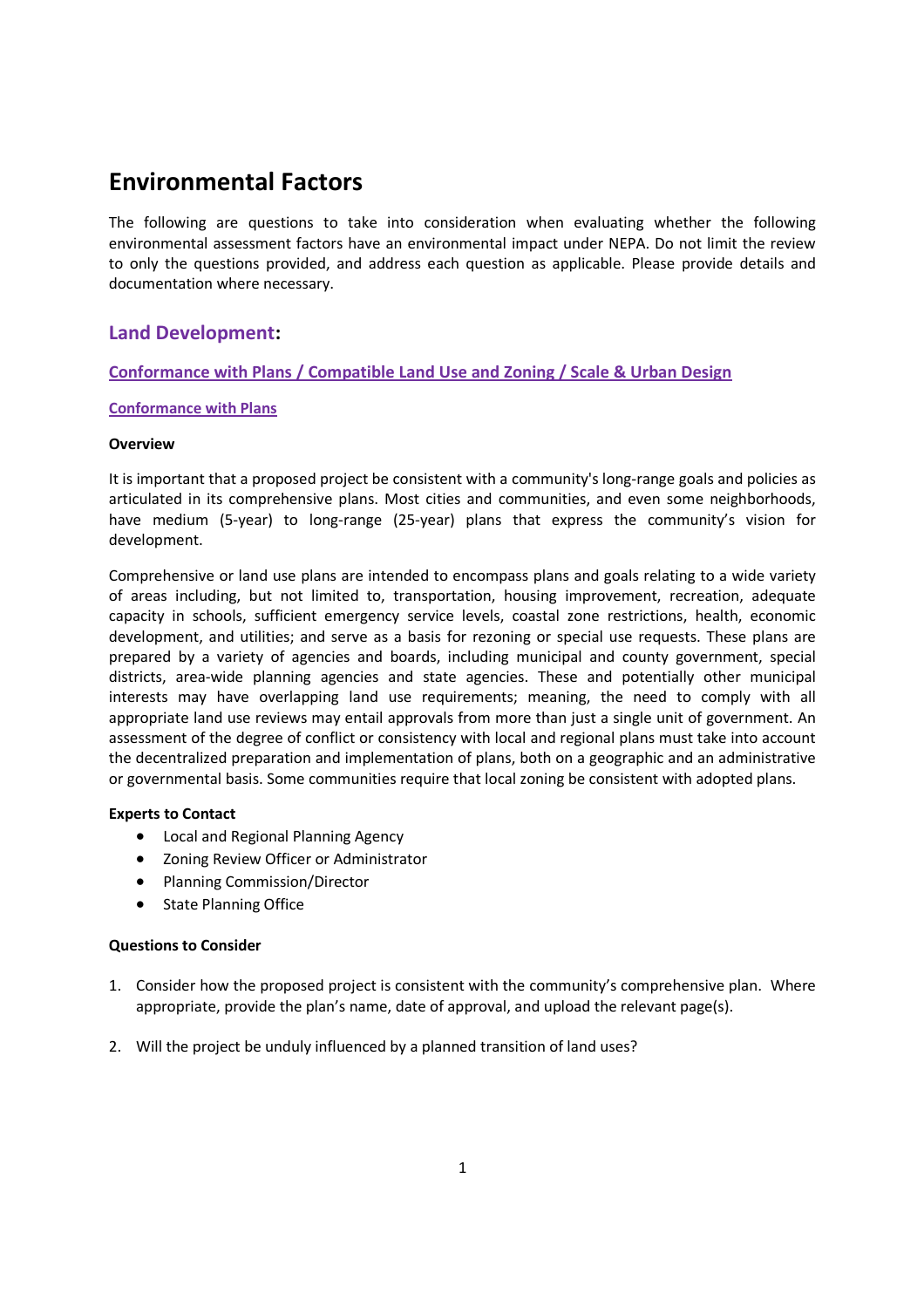### **Compatible Land Use and Zoning**

#### **Overview**

The man-made environment consists of differing types of land use: commercial, industrial, residential, recreation, and open space. It also takes place in areas of differing land use density. Central city areas, particularly along the East Coast, contain higher densities of development than rural areas, small towns or newer western communities. In terms of residential uses, density is measured by number of dwelling units or people per unit per land area (people/unit/acre). In most communities density is governed by the local zoning ordinance. Issues to consider under this category are:

- Urban impact—certain types of federally assisted activities can have an adverse impact on the economic viability of a city's central business district. For example, situating a HUD-assisted shopping center at the fringe of a city could undermine the financial stability of downtown commercial establishments. Similarly, HUD-funded infrastructure improvements made at the edge of an urbanized area (e.g. sewer and water lines) could induce sprawled development in undeveloped portions of a community resulting in environmental and social costs. The impacts of induced development to achieve managed growth through the efficient use of available and publically-funded infrastructure are consistent with federal sustainability objectives. HUD-funded infrastructure improvements made in the inner city may stimulate private investment and thereby help revitalize a lagging section of a community.
- Land use compatibility—certain types of land uses may be incompatible with one another. For example, it may be incompatible to locate a new housing development in a newly industrialized area.

A community's zoning ordinance is the principal legal tool available for the implementation of its comprehensive plan and for the definition of the community's land use policies. Zoning regulates development patterns including construction, alteration, and use of buildings, structures, or land.

Land uses are single-family (1-4 unit) residential, multi-family residential, office, commercial, light industrial, heavy industrial, institutional (e.g., hospital, city hall), recreational, agricultural, or open space. Existing land uses do not always conform to the current zoning classification and may indicate the need to obtain local approval. For example, a vacant gas station (commercial use) may be currently zoned for residential use; a proposed commercial use may not be currently compatible with the existing land use.

A proposed project may not be in conformance with existing zoning but may be consistent with the community's general development plans and policies. Such projects may require either a change in the zoning or a special permit through an appeals process. The need for a change in the zoning should not, by itself, be interpreted as an adverse environmental effect. However, failure to thoroughly secure appropriate land use approval by municipal interests will prevent development from proceeding.

Certain land uses are inherently incompatible and, in some circumstances and when co-located without adequate buffering and mitigation, could cause a significant impact. HUD-funded projects must consider how the project will be adversely impacted by ill-suited land uses or, alternatively, how the project itself could impose or create adverse impacts. An example of this is - if the proposed project is an industrial use, locating it near residential uses could impose noise, odors, and other adverse impacts upon the residential uses.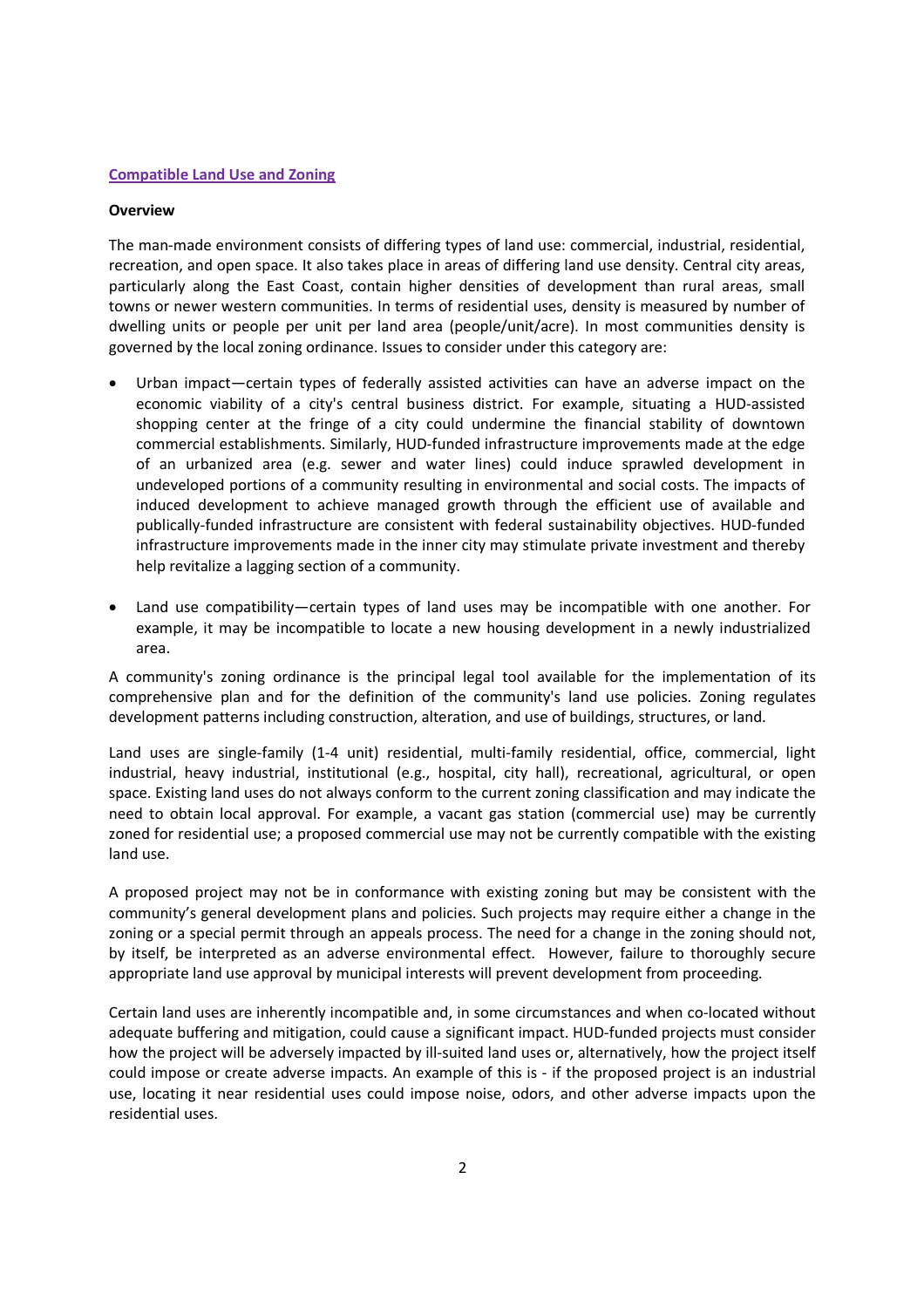# **Experts to Contact**

- Local and Regional Planning Agency
- Zoning Review Officer or Administrator
- Planning Commission/Director
- State Planning Office

# **Questions to Consider**

- 1. What is the current zoning classification of the project location?
- 2. What is the existing land use at the project location?
- 3. How does the project relate to the existing land uses of the adjacent and surrounding properties?

# **Scale & Urban Design**

# **Overview**

Visual quality can be defined as the impact of the project on the visual character of its surroundings and ultimately, on the residents, users and/or visitors of the project. Visual quality derives from the way elements of the natural and built environment relate to each other to create a sense of harmony. Ideally, the overall effect of these elements is to give the viewer a sense of orientation and comprehension, and to enable the viewer to orient himself in the area. Visual impact should be examined in terms of the surrounding area of the project. Examine the project in view of how it fits in with its man-made and natural surroundings. Will the project add to the attractiveness of the area or detract from it? Where changes are required, beneficial effects should be designed into the project (e.g., landscaping).

Elements that comprise the natural environment include the natural contours of the land, bodies of water, vistas of the sky, and trees and plants. These provide contrast to the built environment and create visual interest.

Any kind of physical construction related to the project will affect the natural elements. Construction which is not adapted to the contours of the land is out of character with the site. Buildings that block views or cast shadows, cut and fill operations that ignore natural contours, the filling of wetlands, removal of trees and vegetation are other examples of site use insensitivity.

Elements of the built environment include the surrounding buildings and streets. The different styles and types of buildings and their materials, colors, shapes, sizes, facades, details and density all add to the character of the area. Their placement in relation to the street and to each other can help provide a sense of harmony or create interesting skylines and views.

Streets and streetscapes are another major component of the built environment. Variables here are the size, width, paving and curb materials, lighting fixtures, signs and street furniture such as benches. The vitality of activity strongly affects the character of an area. Projects that are closed, windowless or undifferentiated at the sidewalk level may seriously mar the public perception of safety and livability of the surrounding area.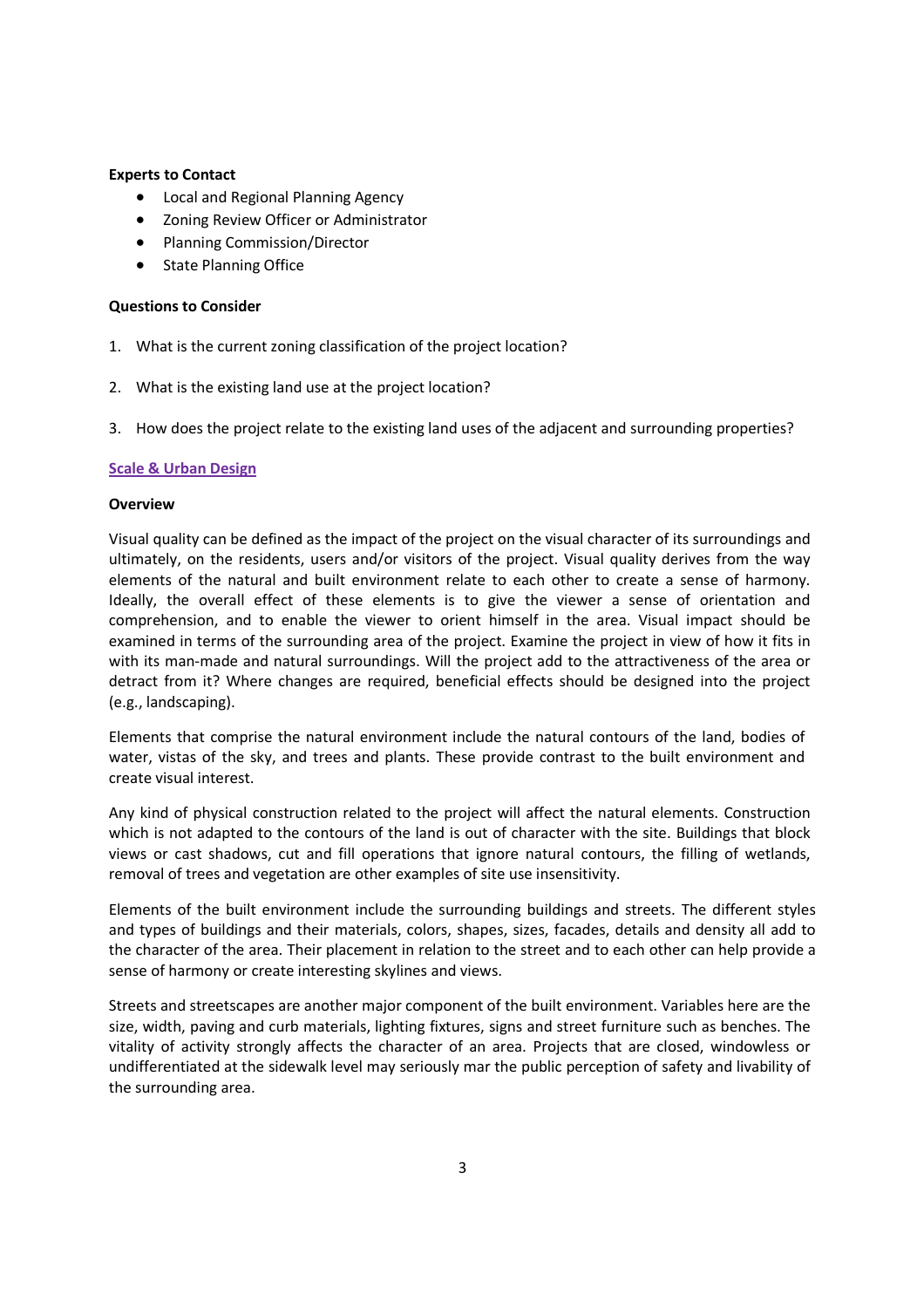A number of factors should be examined in determining the compatibility of a new building with the existing area. Buildings which open up views or block or degrade them or which become themselves focal points will affect the visual quality. Other factors include the size, design, materials, and siting of the building or buildings. However, buildings which do not copy their neighbors in materials or design are not necessarily incompatible.

# **Experts to Contact**

- City Architect, Urban Design staff
- Local American Institute of Architects, American Society of Landscape Architects or American Planning Association
- Local Conservation and Historic Commissions

# **Questions to Consider**

- 1. How will the project alter the land form? Will the project demonstrably destroy or alter the natural or man-made environment? For example, will there be clearance of trees or buildings or alteration of the geomorphic form of the land?
- 2. How does the project "fit" or conforms within the surrounding and established built environment, in terms of overall scale, density, size, and mass?
- 3. Will there be intrusion of elements out of character or scale with the existing physical environment?
- 4. Does the proposed building represent a significant change in size, scale, placement, or height in relation to neighboring structures in an inappropriate manner?
- 5. Does the project affect building density in the community?
- 6. Are the changes resulting from any induced development regarded by the community as beneficial or negative?
- 7. How does the project's design relate to the context of its surroundings?
- 8. Are levels of activity reduced or detrimentally increased? Does the project enhance street-level activity and community interaction?
- 9. Is signage and street furniture in character with existing architectural styles? Does it differ in materials, color, or style from its neighbors in an inappropriate manner?
- 10. Does the project conform to locally adopted design guidelines?

# **Soil Suitability/ Slope/ Erosion/ Drainage/ Storm Water Runoff**

**Soil Suitability**

**Overview**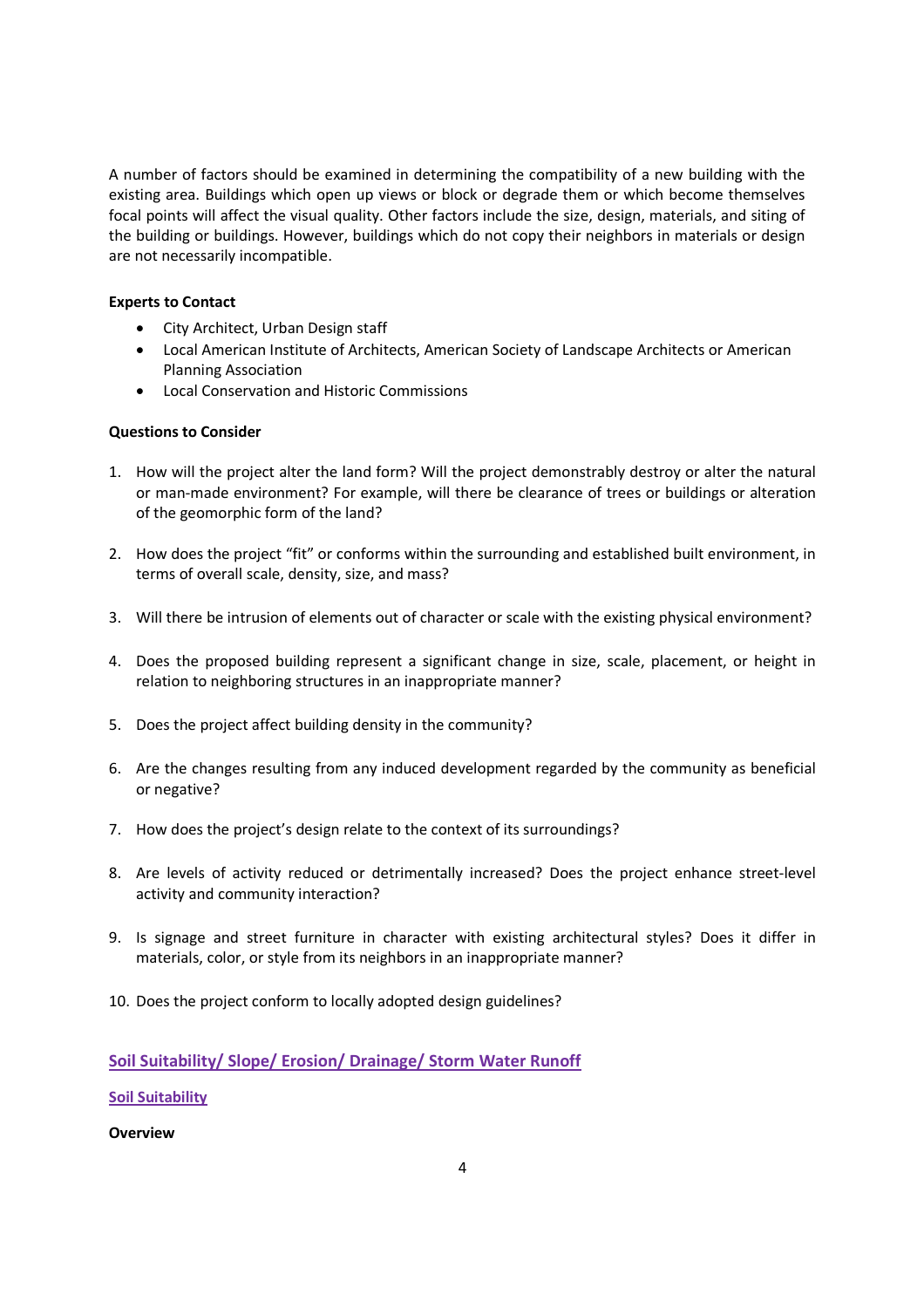Soil suitability is the physical capacity of a soil to support a particular land use. To be suitable for a building, for example, the soil must be capable of adequately supporting its foundation without settling or cracking. The soil should be well drained so that basements remain dry and septic systems can be installed in localities not served by sewers. Soil depth is an important factor and must be adequate for the excavation of basements, sewers, and underground utility trenches. Surface soils need to be capable of supporting plantings. How well a soil is able to support development is a function of several factors including its composition, texture, density, moisture content, depth, drainage, and slope. Surface and bedrock geological conditions also affect site suitability for development.

Development Issues: Some soils have poor drainage or poor permeability qualities. Some soils have high shrink-swell, frost action, or side seepage potential. Each of these characteristics may cause problems for development if appropriate mitigation measures are not included in project design. Problems for development can also arise with soil characteristics combined with other features of the site including height of the water table, slope stability, and potential of subsidence or settling of soils due to the extraction of mineral and geological deposits beneath the surface.

Soil conditions which are adverse to development can be overcome by installation of drainage, replacement with structural fill, or use of special foundations; however, these measures can significantly add to project costs or conflict with resource management goals such a preservation of floodplains or farmlands. In certain urban areas the high cost of available land may justify the high cost and potential resource impacts associated in with these measures. In suburban and rural localities these factors may justify the selection of an alternative development site.

# **Resources to Reference/Experts to Contact**

- USDA Soil Survey available at the county/parish USDA service center or online at http://websoilsurvey.nrcs.usda.gov/app/HomePage.htm
- Architect/engineer local building department, HUD field office
- Soil conservationist Soil Conservation Service county office
- Highway department soils engineer
- Geologist-Soils specialist

- 1. Is there evidence of ground subsidence, seismic activity, a high water table, or other unusual conditions on the site?
- 2. Is there any visible evidence of soil problems (foundation cracking or settling, basement flooding, etc.) in the neighborhood of the project site?
- 3. Were structural borings or a dynamic soil analysis / geotechnical study needed and conducted? If so, please discuss the findings of the report.
- 4. Are there visual indications of filled ground? If your answer is yes, was a 79(g) report / analysis submitted?
- 5. Will the project site significantly affect or be affected by unsuitable soil conditions?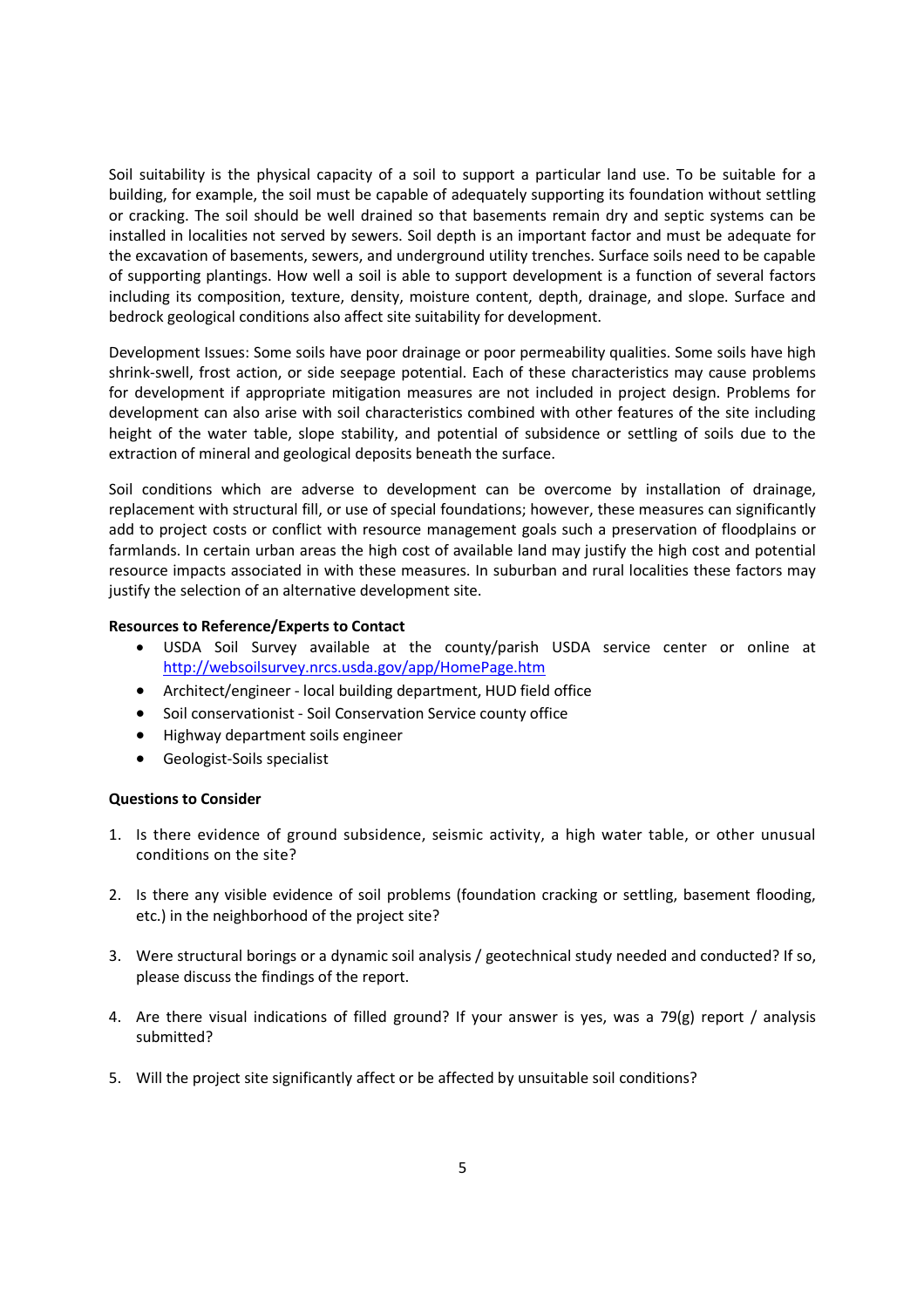6. Will the project significantly affect soils that may be better suited for natural resource management activities such as farming, forestry, unique natural area preservation, etc.?

# **Slope**

# **Overview**

Slope refers to changes in the physical features of the land: elevation, orientation, and topography. Such alteration is associated with construction on hillsides where changes in the visual character of the site may occur and where slope instability, erosion, and/or drainage problems may result. In some localities, hillsides are likely to house native plant communities which could be lost as a result of topographic alteration.

Improper grading will often alter the surface water flow and may cause flooding for the site and the surrounding property owners.

Excessive grading will often alter the groundwater level, which may cause the slow death of trees and ground cover and in turn destroy wildlife habitat.

Since erosion, slope stability, and drainage characteristics depend not only on the steepness of the slope but also on the material composition, soil suitability needs to be considered in any analysis of slope conditions.

# **Resources to Reference/Experts to Contact**

- USDA Soil Survey available at the county/parish USDA service center or online at http://websoilsurvey.nrcs.usda.gov/app/HomePage.htm
- USGS topographic maps available through various map providers
- Civil engineer
- **•** Geologist
- Soils scientist

| <b>Limitations</b> | <b>Suitability Rating</b> | <b>Residential</b> | <b>Commercial</b> | <b>Industrial Park</b> |
|--------------------|---------------------------|--------------------|-------------------|------------------------|
| Slight             | Optimum                   | $0 - 6%$           | $0 - 6%$          | $0 - 2%$               |
| Moderate           | Satisfactory              | $6 - 12%$          | $6 - 12%$         | $2 - 6%$               |
| Severe             | Marginal                  | 12-18%             | 12-18%            | $6 - 12%$              |
| Very Severe        | Unsatisfactory            | $18 + \%$          | $18 + \%$         | $12 + \%$              |

# **Slope Suitability for Urban Development Slopes Suitable for Development by Land Use Type**

Adapted from: Kiefer, Ralph W. "Terrain Analysis for Metropolitan Fringe Area Planning," Journal of the Urban Planning Division, Proceedings of the American Society of Civil Engineers, December 1967.

Moechnig, Howard, Inventory and Evaluation of Soils for Urban Development (St. Paul HRA C.P. District 6 -North End), Ramsey Soil and Water Conservation District.

# **Questions to Consider**

1. Is the site on a slope? If so please define: slight, moderate, severe, or very severe (see chart above).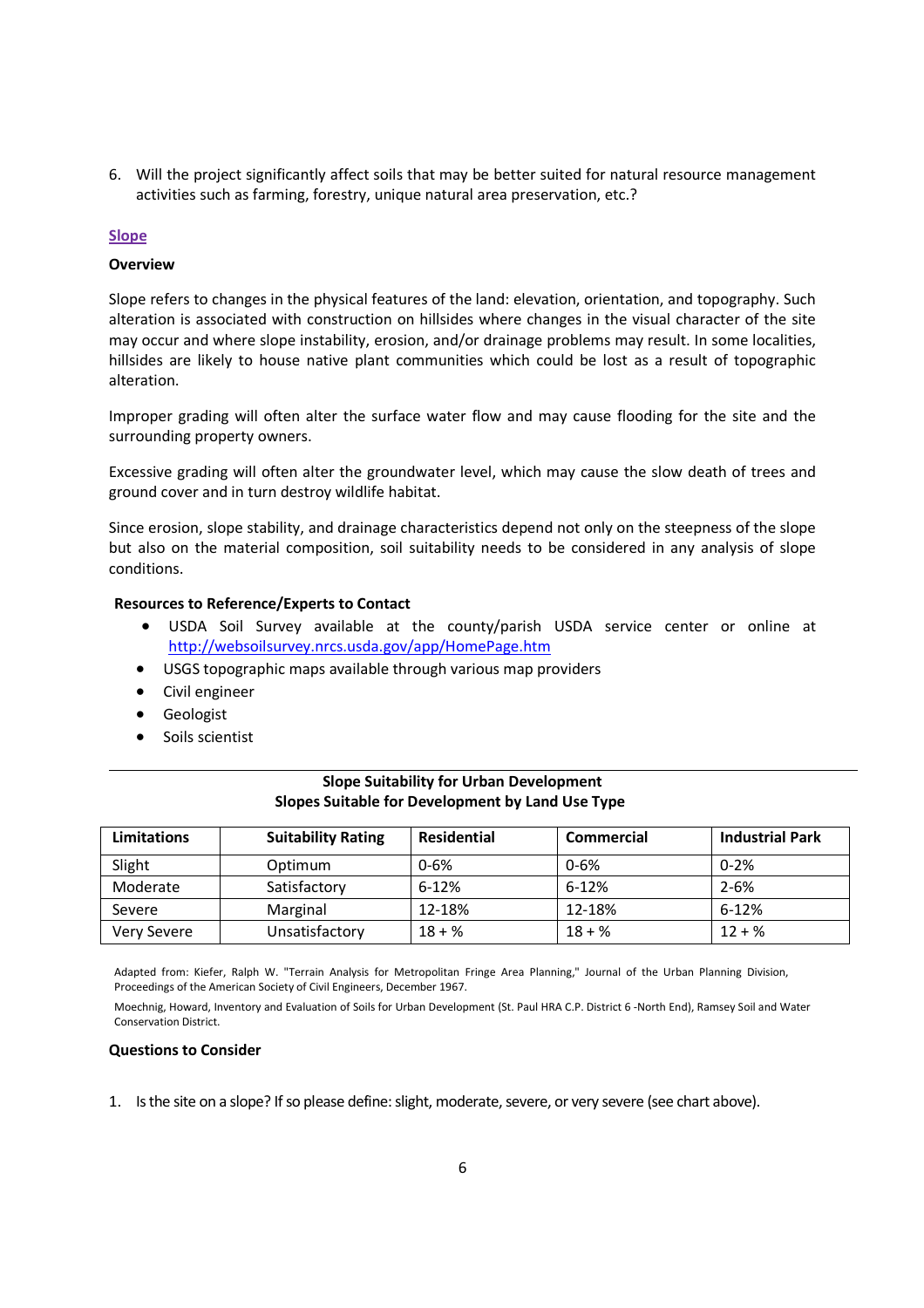- 2. Is there a history of slope failure in the project area?
- 3. Is there visual indication of previous slides or slumps in the project area, such as cracked walls, tilted trees, or fences?
- 4. Will the project site significantly affect or be affected by slope conditions? If so, does its design plan include measures to overcome potential slope stability problems?
- 5. Will slope modification activities remove micro-climatic conditions that facilitate the growth of unique natural habitats (e.g., northwest facing slopes occupied by plant communities from cooler regions)?
- 6. Will the slope modification activities affect social and cultural resources?

# **Erosion**

# **Overview**

Erosion, transport, and sedimentation are the processes by which the land surface is worn away (by the action of wind and water), moved, and deposited in another location. While commonly considered an agricultural problem, erosion in the urban context resulting from land clearance and construction can be equally serious. In urbanized areas, erosion can cause structural damage in buildings by undermining foundation support. It can pollute surface waters with sediment and increase the possibility of flooding by filling river or stream channels and urban storm drains.

Erosion results from the interaction of physical characteristics (topography, soil type, and groundcover), wind and water action, and human use at any one site. Some soils are less stable than others and are consequently more susceptible to erosion. Loosely consolidated soils (e.g., sands) and those of small particle size (e.g., fine silts) are more susceptible to erosion. By contrast, soils with high moisture and clay content are more resistant to erosion. Wind erosion is most likely to occur in arid or semi-arid regions where the low moisture content reduces the cohesiveness of indigenous soils.

A key factor in erosion is the land cover. Undisturbed vegetated areas are less susceptible to erosion than surfaces which have been exposed. Steep slopes (often defined as 123/4 +) increase the velocity of runoff, so erosion is more likely with greater slope.

# **Resources to Reference/ Experts to Contact**

- USDA Soil Survey available at the county/parish USDA service center or online at http://websoilsurvey.nrcs.usda.gov/app/HomePage.htm
- City or county engineer
- Soil conservationist—Soil conservation service county office
- Landscape architect
- Soils engineer-State or local highway department

# **Questions to Consider**

1. Is there evidence of erosion or sedimentation?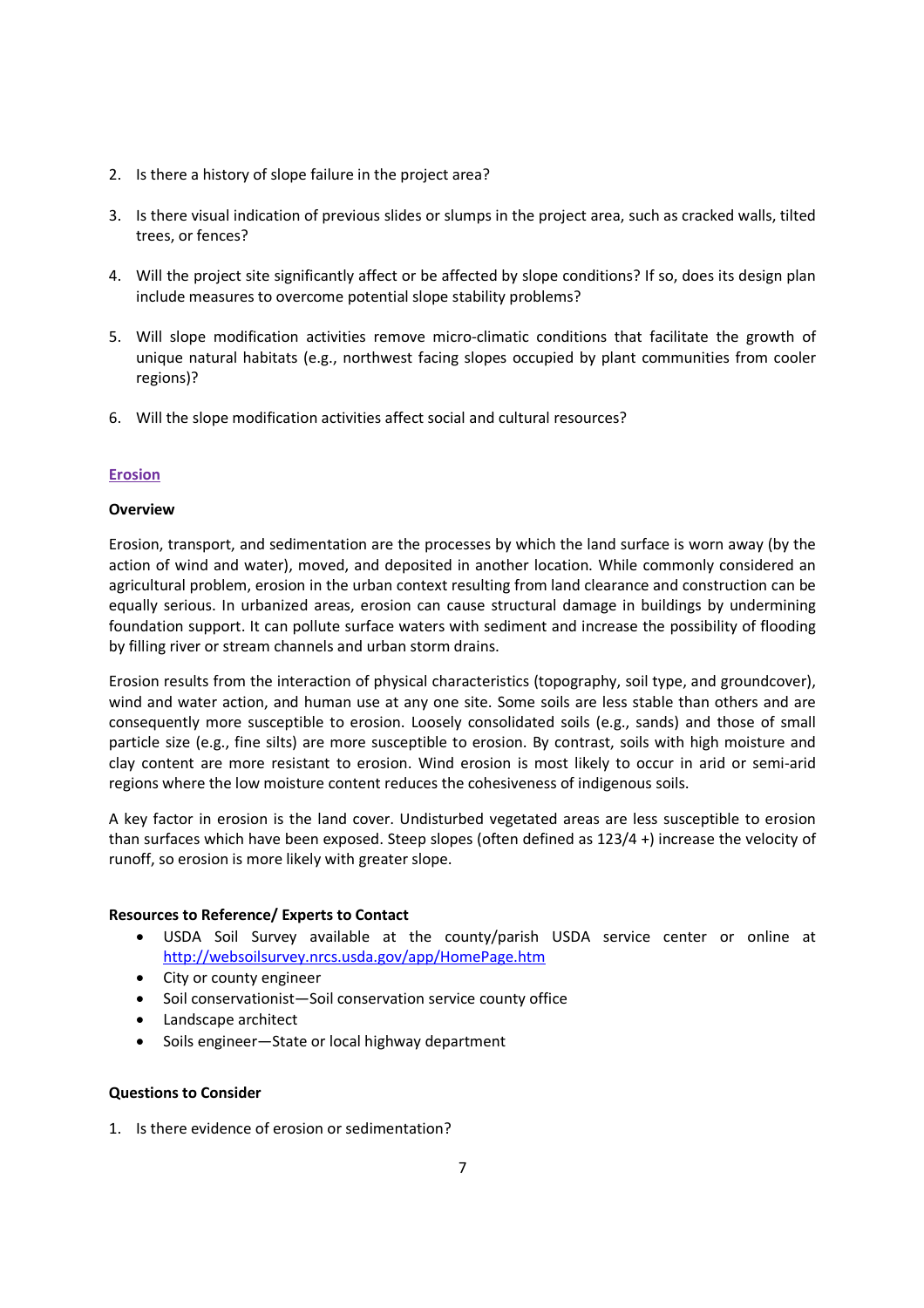- 2. If site clearance is required, explain if it includes removal or vegetation, its effects, and how erosion will be managed and controlled.
- 3. Is an erosion control plan included as part of construction and the construction contract?
- 4. Will the project site significantly affect or be affected by erosion or sedimentation conditions? If so, does the design plan include measures to overcome potential erosion problems?

# **Drainage/ Storm Water Runoff**

# **Overview**

Stormwater management and its relationship to a proposed new development can be an essential determinant of whether a project is to be constructed. Stormwater is usually removed from an impermeable surface (e.g., pavement and buildings) by natural flow, storm sewers, or combined (storm and sanitary) sewers. It is discharged into a surface water body, a permeable recharge area, or temporary storage areas. In assessing impacts to stormwater service facilities, two factors must be considered: 1) the proximity of the system to the site and 2) the capacity of the system to accommodate the project.

# **Resources to Reference/ Experts to Contact**

- USDA Soil Survey available at the county/parish USDA service center or online at http://websoilsurvey.nrcs.usda.gov/app/HomePage.htm
- USGS topographic maps available through various map providers.
- Engineer—City/county public works or engineering department or local/district stormwater management/disposal agency
- Engineer/planner—HUD field office or local planning department
- State and regional natural resource management agencies

- 1. Is there indication of cross-lot runoff, swales, or drainage flows on the property?
- 2. Are there visual indications of filled ground, active rills, or gullies on site?
- 3. Will existing or planned storm water disposal and treatment systems adequately service the proposed development? Will the proposed project be adversely affected by proximity to these facilities?
- 4. If the public storm sewer is not available, how will storm water drainage be handled?
- 5. Is state/regional/local permitting required to control stormwater run-off, e.g., a National Pollution Discharge Elimination System (NPDES) permit? If so, what conditions will be required by the permit?
- 6. Will the project itself cause or substantially contribute to off-site pollution by stormwater run-off, leaching of chemicals, or other pollutants?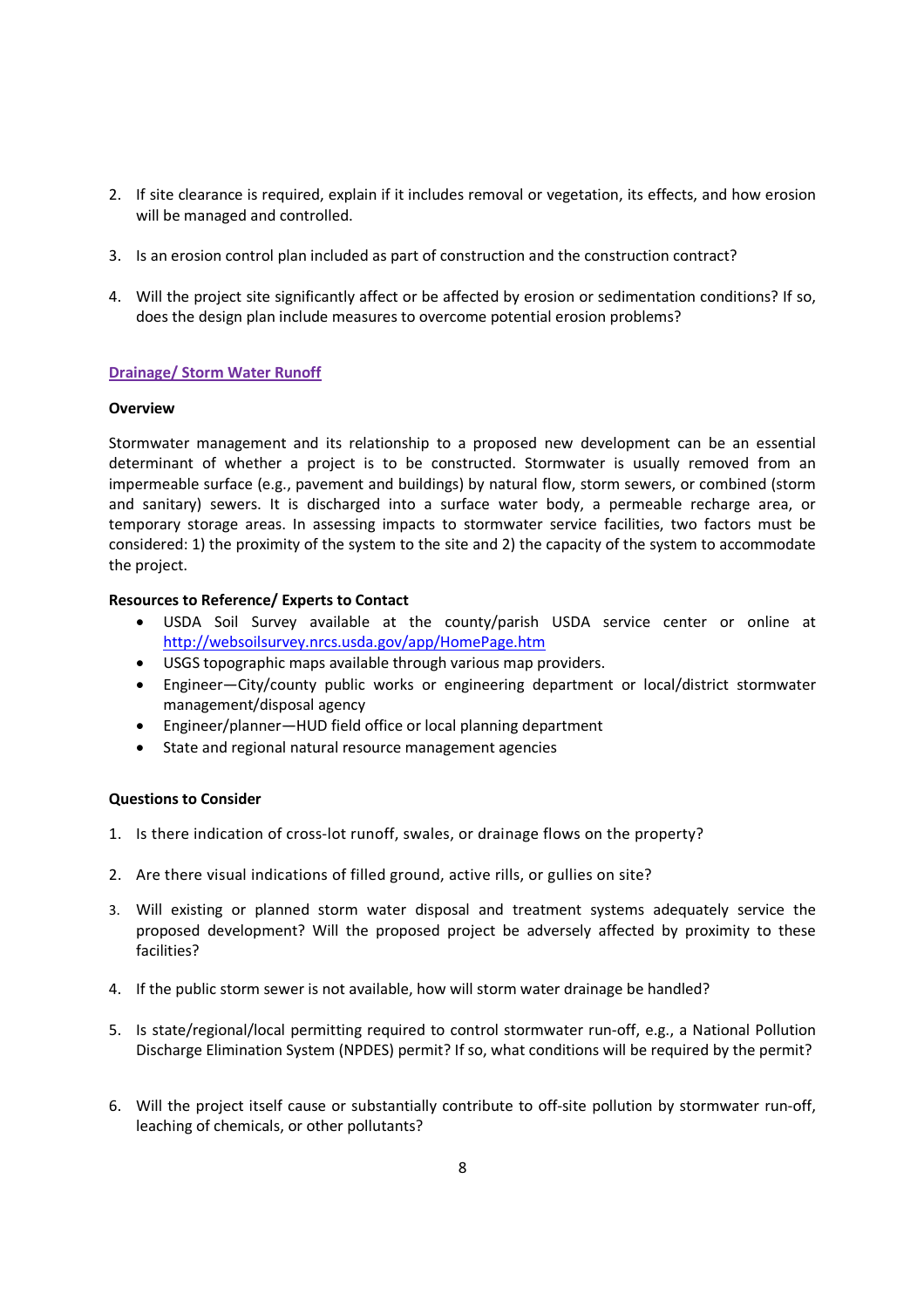7. Will the project site significantly affect or be affected by drainage and stormwater conditions? If so, does its design plan include measures to overcome potential runoff problems?

# **Hazards and Nuisances/ Including Site Safety and Noise**

# **Overview**

This category is concerned with ensuring that a project is located and designed in a manner which reduces any potential risk to the public or project users from both natural and man-made risks to people or property damage. Accordingly, a number of possible hazards to health and safety have been identified below. Many of these hazards may be subject to municipal regulation. For example, standards for adequate light and air, building density, construction materials, structural integrity, maintenance, and cleanliness are contained in local zoning, building, and health codes. Their enforcement is often independent of environmental assessment procedures. The environmental assessment should particularly include those areas which are not covered by code requirements. Many can be corrected through proper siting, sound planning, and good project design.

# **Experts to Contact**

- Seismologist
- District officers of the Army Corps of Engineers or Federal Emergency Management Agency (FEMA)
- Local fire departments

# **Questions to Consider**

1. Will the project be affected by any of the following hazards?

Natural hazards, including, but not limited to:

- Earthquakes faults, fracture
- Volcanoes
- Landslides
- Fire-prone areas
- Droughts
- Floods
- Cliffs, bluffs, crevices
- Wind / sand storm concerns
- Hazardous terrain
- Poisonous plants, insects, animals

Man-made site hazards, including, but not limited to:

- Recreational areas located next to freeway or other high traffic way
- Dangerous intersection
- Inadequate separation of pedestrian / vehicle traffic
- Hazardous cargo transportation routes
- Unfenced railroads or highways
- Unfenced water bodies
- Unfenced construction sites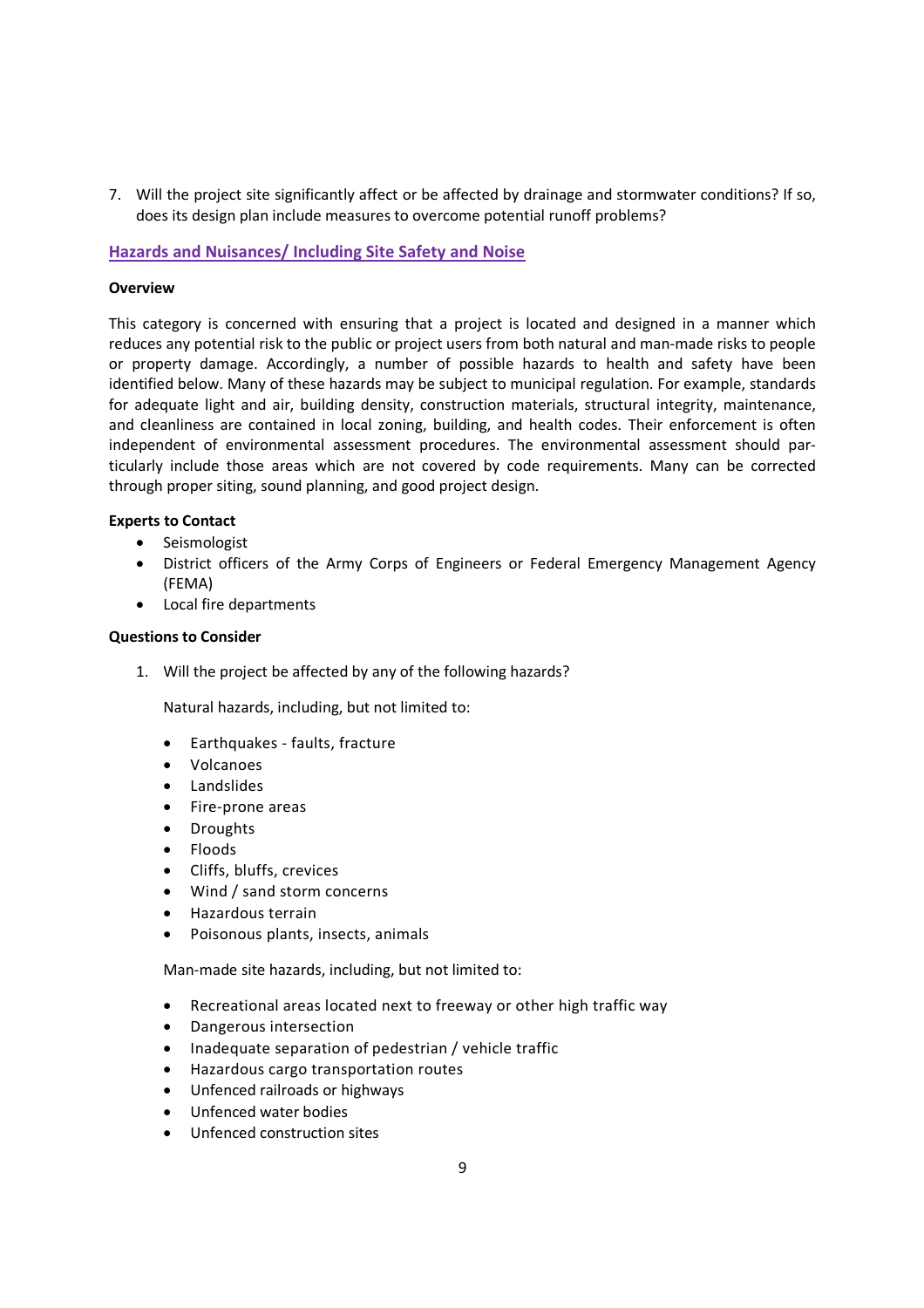- Shadows
- Inadequate street lighting
- Uncontrolled access to lakes and streams
- Improperly screened drains or catchment areas
- Quarries or other excavations
- Dumps/sanitary landfills or mining
- Reclaimed phosphate land (radioactive)
- Hazards in vacant lots
- Chemical tank-car terminals
- Other hazardous chemical storage
- High-pressure gas or liquid petroleum transmission lines on site
- Overhead transmission lines
- Oil or gas wells
- Industrial operations
- Gas, smoke, or fumes

Air pollution generators, including but not limited to:

- Heavy industry
- Incinerators
- Power generating plants
- Rendering plants
- Fugitive dust
- Cement plants
- Large parking facilities (1000 or more cars)
- Heavy travelled highway (6 or more lanes)
- Oil refineries
- 2. Will the project be affected by any of the following nuisances?
	- Gas, smoke, fumes
	- Odors
	- Vibration
	- Glare from lighting from industrial or commercial uses or parking lots
	- Vacant / boarded-up buildings
	- Unsightly land uses
	- Front lawn parking
	- Abandoned vehicles
	- Vermin infestation
- 3. Is the project itself a noise-generating facility in a noise-sensitive area, such as a site in close proximity to schools and housing?

# **Energy Consumption**

# **Overview**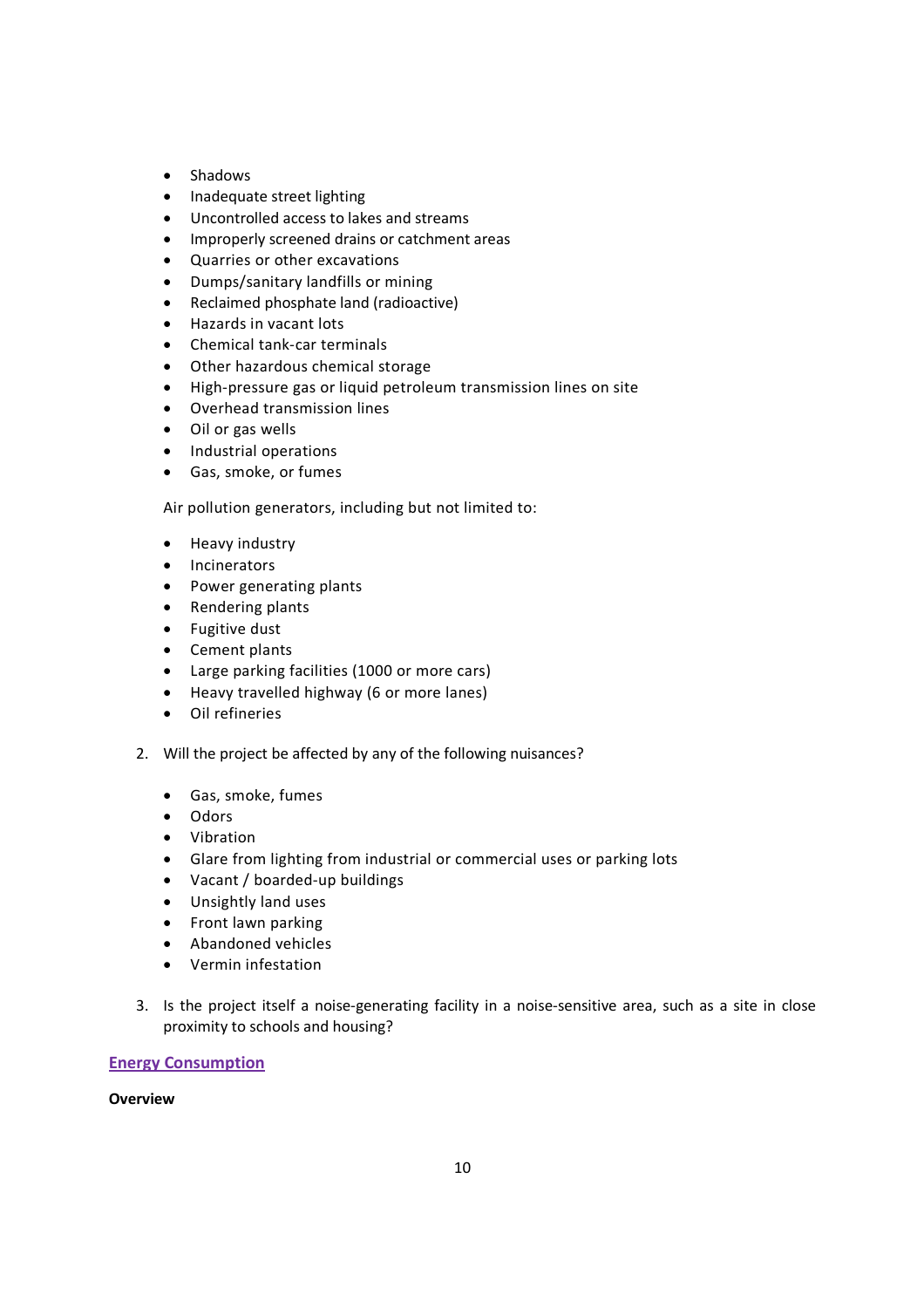Energy is a scarce and valuable resource. It has become increasingly important to both design and to locate new facilities in a way which minimizes energy usage.

Maximizing opportunities for energy efficiency can be incorporated in nearly all phases of project planning, location selection, site planning, and building design. The location of new facilities in central areas with close proximity to mass transportation, employment, shops, schools and services can reduce energy consumed for transportation. The reuse of existing buildings can both cost less and save more energy than new construction. Site planning should take into account the role which trees and topography can play in sheltering a structure from climatic extremes (wind, heat, and cold). Southwardfacing sites receive maximum solar input, an important consideration in northern climates during the colder months. The final consideration is the incorporation of energy saving measures in building design, such as the usage of extra insulation, use of efficient heating, cooling, and hot water systems (possibly solar), use of double-glazed windows which open and close, and use of fluorescent rather than incandescent lights. Other measures include the reduction in the number of parking spaces provided to encourage carpooling and/or transit usage.

### **Experts to Contact**

It may be necessary to consult with an engineer, architect and/or energy auditor/rater to determine if the design fully exploits potential energy saving measures. Qualified energy efficiency consultants may include those certified under the Home Energy Rating System (HERS) training and certification program. Direct contact with utility companies is suggested to determine the availability of rebates and incentives. Local utility companies and, in some cases, public works staff can assist in determining adequacy of available power service to meet the need of the proposal.

- 1. If the project entails residential new construction or substantial rehabilitation of single-family housing or multi-family buildings up to three-stories, is the project being designed and constructed to meet the current version of the Energy Star performance standard?
- 2. Have the architectural plans and building orientation taken full advantage of potential energy saving measures related to climate, sun and wind? Are Energy Star appliances, lighting heating, cooling and hot water systems to be installed? Does the project include programmable thermostats, occupancy sensors in common areas, water filters, insulated hot water pipes, and/or point-ofuse/tankless hot water heaters?
- 3. Is the proposal being rated under LEED, Enterprise Green Communities, or other green standard or sustainability program?
- 4. Is the location of the project in close proximity to transit, shopping, services and employment locations?
- 5. Are state and federal rebates, tax incentives for energy efficiency strategies, and renewable energy components being considered?
- 6. For multi-family projects, is there individual metering for utilities or a tenant energy efficiency education program?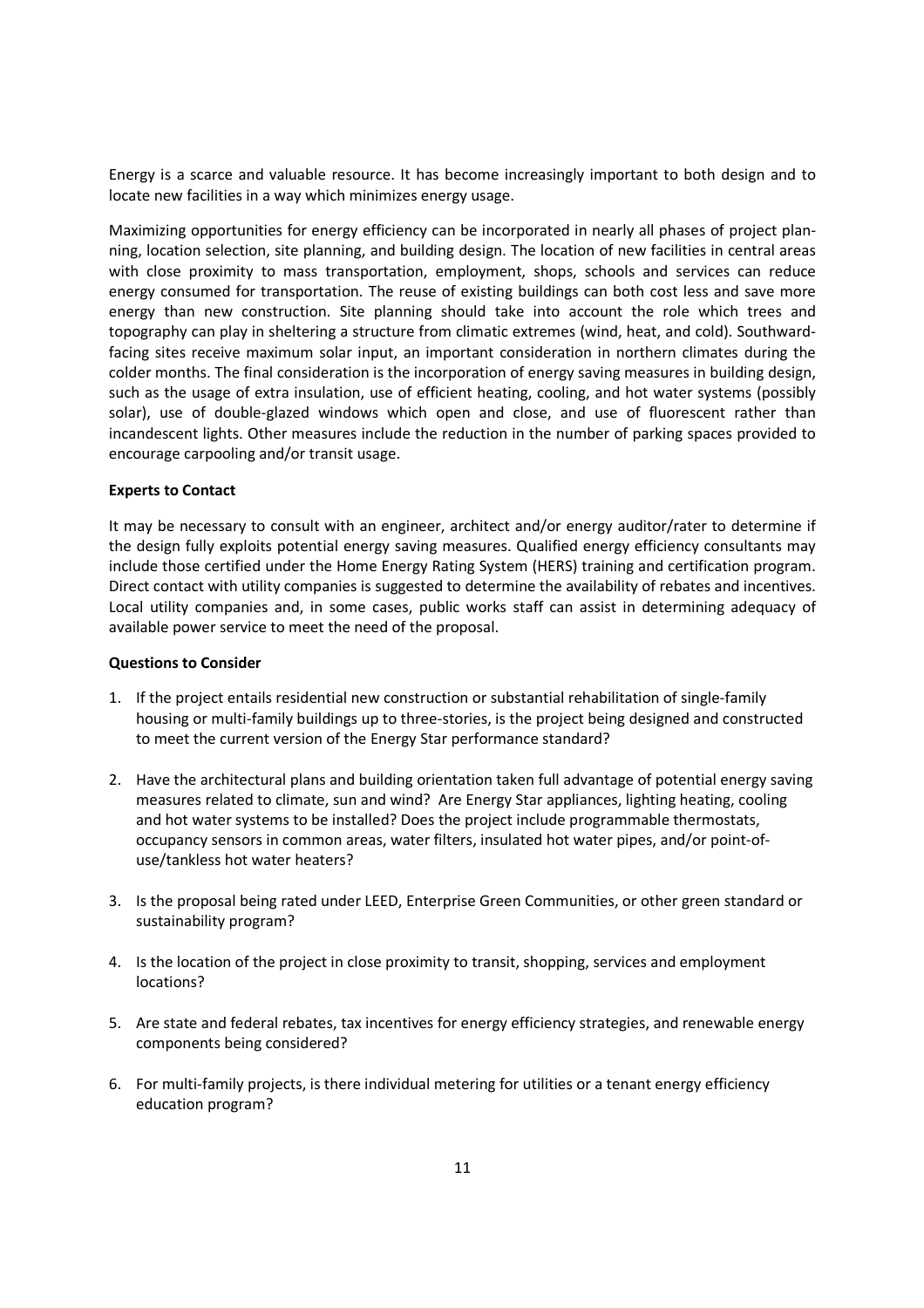- 7. Is there an opportunity to enter into an energy performance contract?
- 8. What is the estimated energy consumption of the proposal, and are the energy resources of the utility provider sufficient to support the proposal?
- 9. Are renewable energy strategies being implemented in this project? If this is a rural project, was onsite energy generation considered (wind, fuel cell, or solar) in lieu of or in addition to a grid connection?
- 10. What are the projected greenhouse gas (GHG) emissions of the project upon full occupancy? Are they significant?
- 11. Does the estimated energy consumption of the proposal require a significant increase in energy production for the energy provider?

# **Socioeconomic:**

# **Employment and Income Patterns**

# **Overview**

Employment-related impacts of a project can be grouped into three broad categories: temporary jobs created in construction, permanent jobs created and the job requirements of new residents.

Employment and income patterns can be measured by identifying the occupations and income levels characteristic of an area's resident population or by identifying major employers within the area. Some of the measures commonly used include resident income, resident occupational distribution, unemployment levels, and job types of major employers.

# **Experts to Contact**

- Local industrial development authority
- Economist at state employment service
- Planner/administrator at local planning or employment agency
- Chamber of Commerce

- 1. Will the project either significantly increase or decrease temporary and/or permanent employment opportunities?
- 2. What is the profile of new jobs created by the project? What is the distribution across the skills and income scale? How do these relate to the skills and income profile of project area residents?
- 3. Will the new jobs likely go to area residents, low-income, unemployed, and minority group members?
- 4. If the jobs don't go to area residents, where are the new employees likely to come from (i.e., inner city, suburbs)?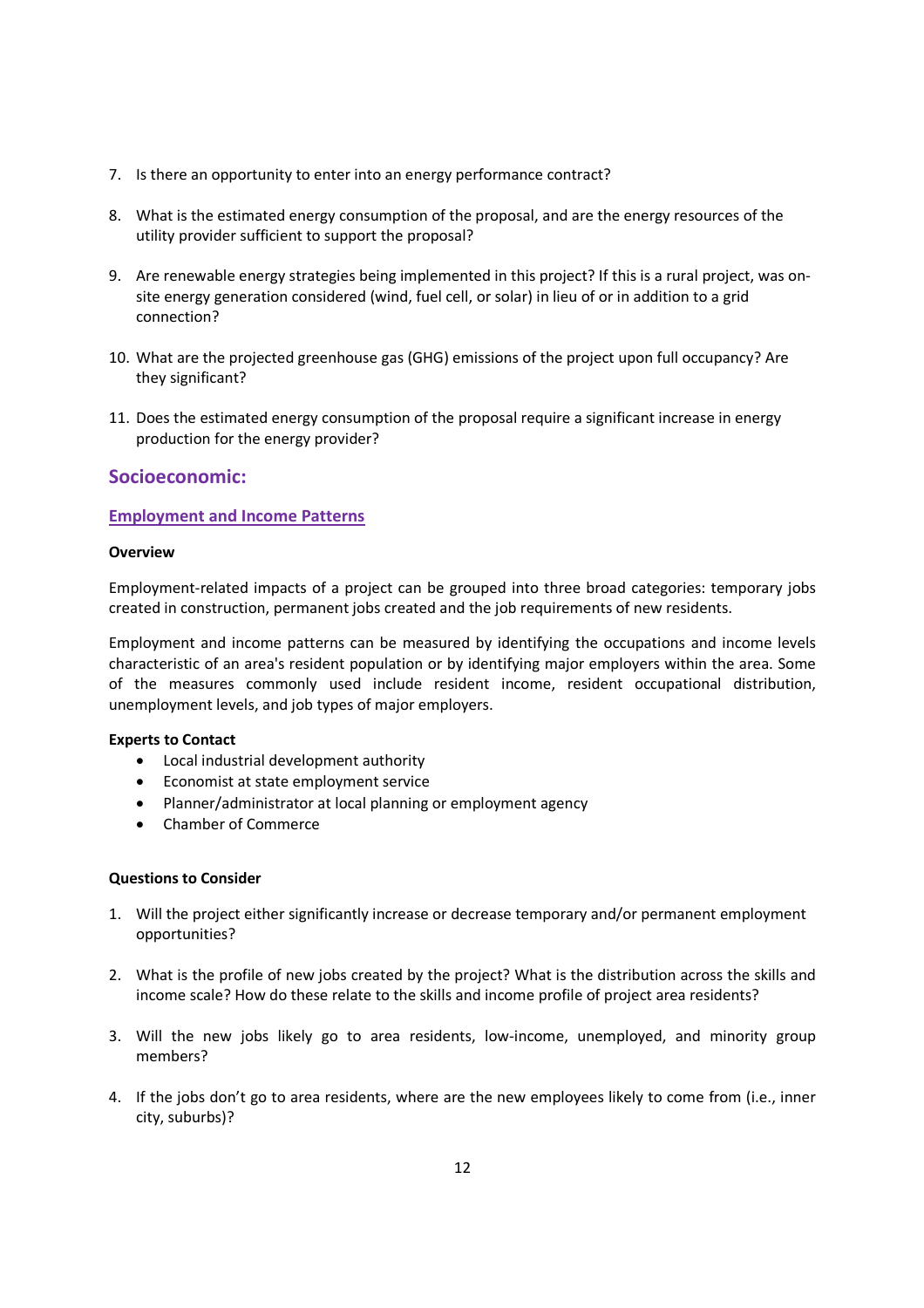# **Demographic Character Changes, Displacement**

# **Demographic Character Changes**

### **Overview**

Community is a term which commonly refers to people living within a defined geographic area such as a neighborhood or a small town. Communities can be highly diverse or highly homogeneous places, they can be strictly residential or characterized by mixed land uses. HUD programs are primarily intended to benefit low- and moderate-income households with the objective of increasing housing opportunities for low-income/minority households.

Central to the definition of community is both the presence of a residential population and a sense of common bond and collective identity which defines the community as distinct from other neighborhoods or communities. Community is often a difficult term to define because it carries a physical, social, and a psychological dimension. The physical dimensions are the quality and type of housing units and commercial, public, and social services. The social dimensions include demographic characteristics such as the population size, density, age, ethnic and minority composition, household size and composition, and income and employment characteristics. Much of this data is found in the U.S. Census.

Another dimension of community is the residents' sense of community—their perceived relationship with their surroundings. It can be measured from resident attitudes, and the strength of organizational ties, both formal and informal. It should be observed, however, that change per se is not a negative or positive thing. In doing this assessment, it is important to be aware of the social networks and institutions which characterize a neighborhood. In many cities neighborhoods exist where residents have strong ties to the area, each other, local stores, and institutions. Often these are ethnic areas where residents share a common cultural and religious heritage. It is important that HUD activities not destroy the social networks and institutional ties in these areas.

# **Experts to Contact**

- Neighborhood planner at local planning department
- Director of local neighborhood organizations
- Housing code compliance office/local health or building department
- Local community action agencies
- Local advocacy groups and/or organizations

- 1. What is/are the identifiable community(ies) within the sphere of likely impact of the proposed project? What are the factors which contribute to the character of the community(ies)?
- 2. Does the proposed project contribute to reducing or significantly altering the racial, ethnic, or income segregation of the area's housing?
- 3. Will the proposed project result in physical barriers or difficult access which will isolate a particular neighborhood or population group, making access to local services, facilities, and institutions or other parts of the city more difficult?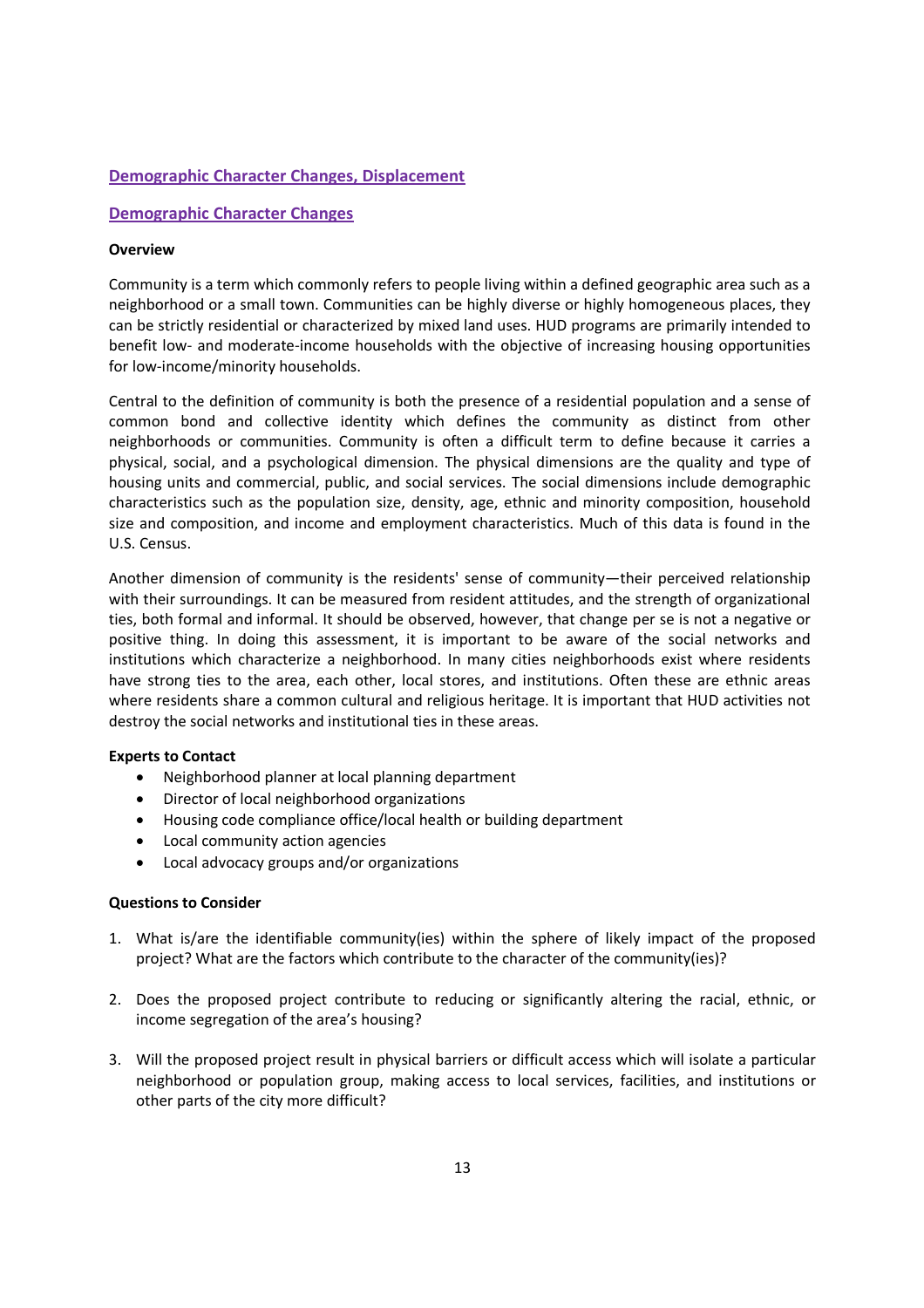4. Does the proposed project at this site create a concentration of low income or disadvantaged people, in violation of HUD site and neighborhood standards and HUD Environmental Justice policies?

### **Displacement**

### **Overview**

Displacement refers to the dislocation of people, businesses, institutions, or community facilities as a result of a project. Direct displacement is involuntary displacement of a person who occupies property that is acquired, rehabilitated, or demolished for a HUD-funded activity, vacated to comply with HUDassisted code enforcement, or specifically identified in a grant application as the site of a leveraged activity. Only displacement as a result of acquisition by a public agency is covered by the Uniform Relocation Act. Indirect displacement is involuntary displacement caused by an activity or event that is not HUD-assisted but which is supported by concentrated HUD activities. For example, this would include displacement caused by rapidly increasing rents made possible by revitalization of an area in which HUD-funded rehabilitation or street improvements are taking place.

### **Experts to Contact**

- Relocation specialist at local community development agency
- Relocation specialist at HUD Field Office

### **Questions to Consider**

- 1. Will the project directly displace individuals or families? How many persons? Is the displacement covered by the Uniform Relocation Act and are funds available for payment?
- 2. Will the project destroy or relocate existing jobs, community facilities, or any business establishments? Is the displacement covered by the Uniform Relocation Act, and are funds available for payments?
- 3. Are replacement facilities or housing units available within the community or in a nearby neighborhood? What will be the effect of the relocation on these neighborhoods?
- 4. Will the project result in probable indirect displacement? If so, have measures been planned to alleviate the hardship on those affected whose displacement is not covered under the Act?

# **Community Facilities and Services:**

**Educational and Cultural Facilities**

#### **Overview**

There are two fundamental considerations regarding a HUD activity's relationship to and/or impact on elementary, junior, and senior high schools: adequate capacity for children in the school(s) and safe access.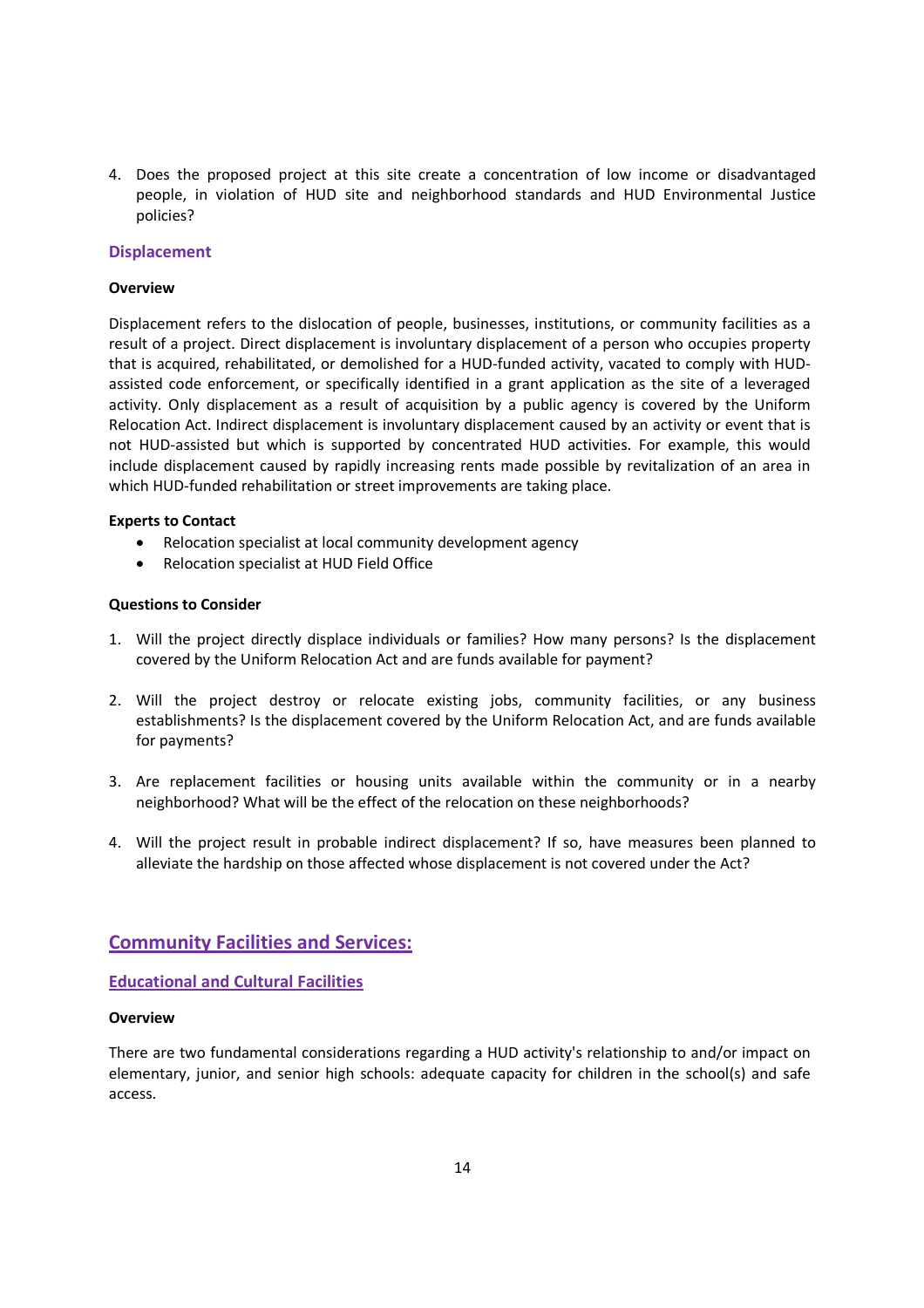In order to accurately establish the extent to which these two criteria should apply, an initial calculation must be made detailing the projected increase in student population to be created by the proposed development. This calculation can be accomplished by contacting the developer or sponsor for mix of unit types (i.e., 1-bedroom, 2-bedroom dwellings), and contacting the school administrator or superintendent for an estimated average number of school-age children per unit type.

If the proposed project will overcrowd the schools consider such alternative options as:

- Building additions to existing schools
- Locating classroom space in nearby buildings (i.e., community centers or other commercial facilities, possibly owned by the developer)
- Providing transportation to other schools

Safe access takes into account the possible need for transportation to school and attention to potential traffic hazards. Specific issues include:

- Existence of all-weather walking paths and proximity to bus stop(s), schools, and crosswalks
- Crossing guards (especially for elementary school children)
- Clearly marked intersections near school or bus stop(s)

# **Experts to Contact**

- School superintendent
- Developer or sponsor of proposed HUD project
- Traffic department

# **Questions to Consider**

- 1. What is the projected increase in student population to be created by the proposed development?
- 2. Will the additional school age children exceed the capacity of the existing or planned school facilities? If so, what measures will be taken to resolve potential problems/conflicts?
- 3. Does the potentially affected school(s) have adequate and safe access facilities (i.e. walking paths, bus routes, crosswalks and guards) given any calculations done for projected population increase? Are these adequate both in terms of safety and access?
- 4. Will additional or alternative facilities have to be provided to ensure safety and suitable access?

# **Commercial Facilities**

# **Overview**

There are two key considerations in assessing commercial facilities. The first is an evaluation of the adequacy of existing commercial facilities to service the development. Are these facilities located conveniently to the proposed development? Are the available retail goods within the income capacity of the proposed project users or residents? Are there serious gaps in range of available goods and services?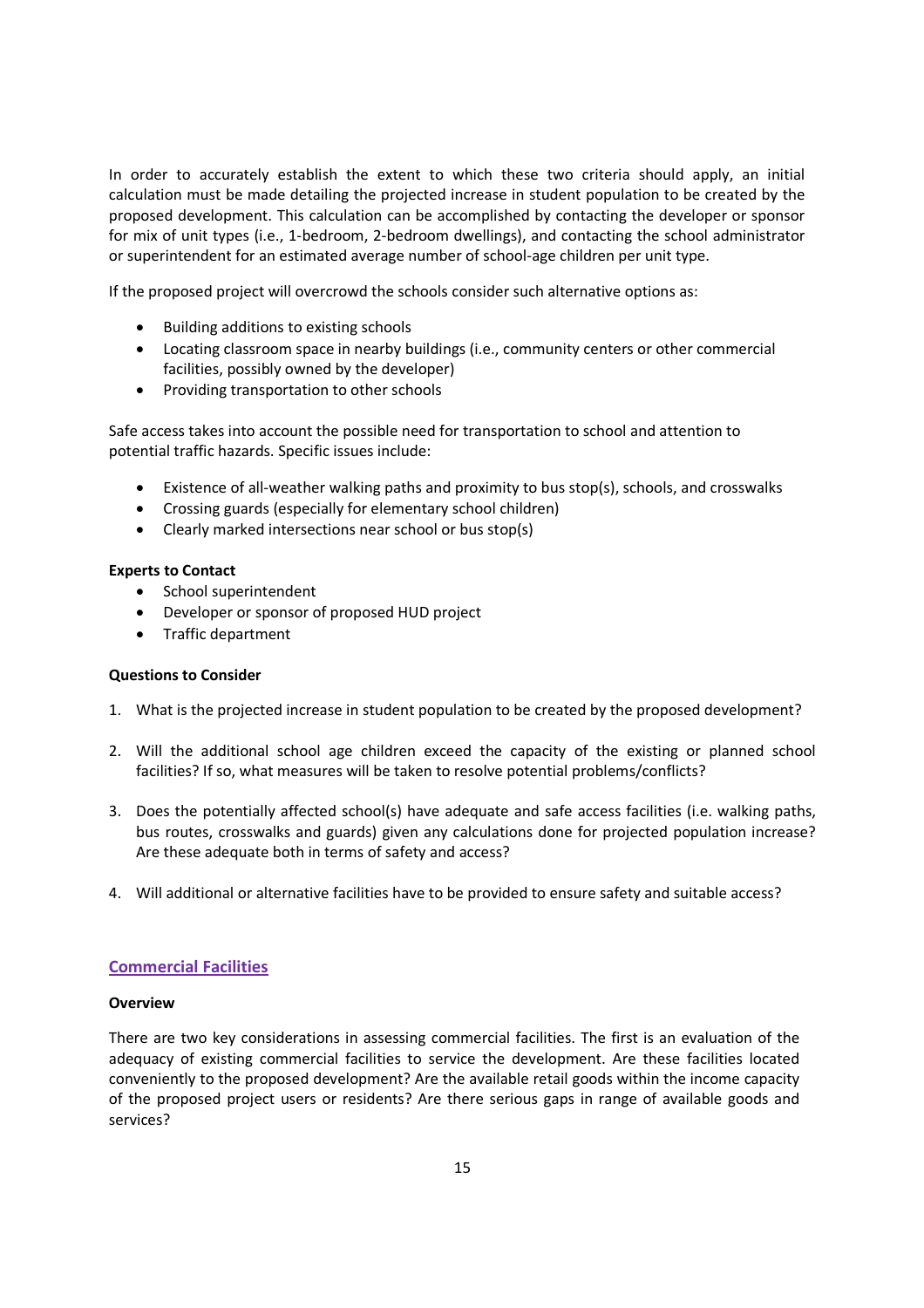The second analysis involves the impact which a proposed development will likely have on surrounding commercial establishments. For example, a new commercial development might displace existing small scale retail establishments which become uncompetitive when compared to new and larger enterprises.

There are generally three types of retail areas which are recognized by type and function. Any of these might be affected by the proposed project.

Neighborhood—consists of small businesses usually within 5-10 minutes travel time which include food, drug, cleaners, and convenience stores. The neighborhood shopping site is usually organized around a supermarket.

Community (or central business district)—contains multi-functional economic and service enterprises (banks, specialty stores, etc.) with access provided either by auto or public transit. In larger metropolitan areas, a food store is often not included.

Regional—may be either the central business district of a metropolitan area or may be a regional shopping center, usually with two or more department stores and various specialty stores.

### **Experts to Contact**

- Local chamber of commerce
- Commercial realtor
- Commercial development specialist
- Local planning agency

#### **Questions to Consider**

- 1. Do local retail services meet the needs of project occupants/users? Are they affordable, and is the range of services adequate?
- 2. Is there adequate and convenient access to retail services? In the case of elderly, this means that shopping for essential items as food and medicine is within three blocks and banks and other convenience shopping are within walking distance.
- 3. In areas not readily serviced by retail services, is public transportation that can carry commuters to retail services within one-half hour available? If public transportation is not available will readily available transportation services be provided?
- 4. Will existing retail and commercial services be adversely impacted or displaced by the proposed project?

### **Health Care and Social Services**

#### **Health Care**

#### **Overview**

Relevant issues to be considered regarding a proposed project's impact on health care services are:

- Adequate access to hospitals, emergency facilities, clinics, and physician services
- Potential effect of the proposed development on existing health care services' capacity and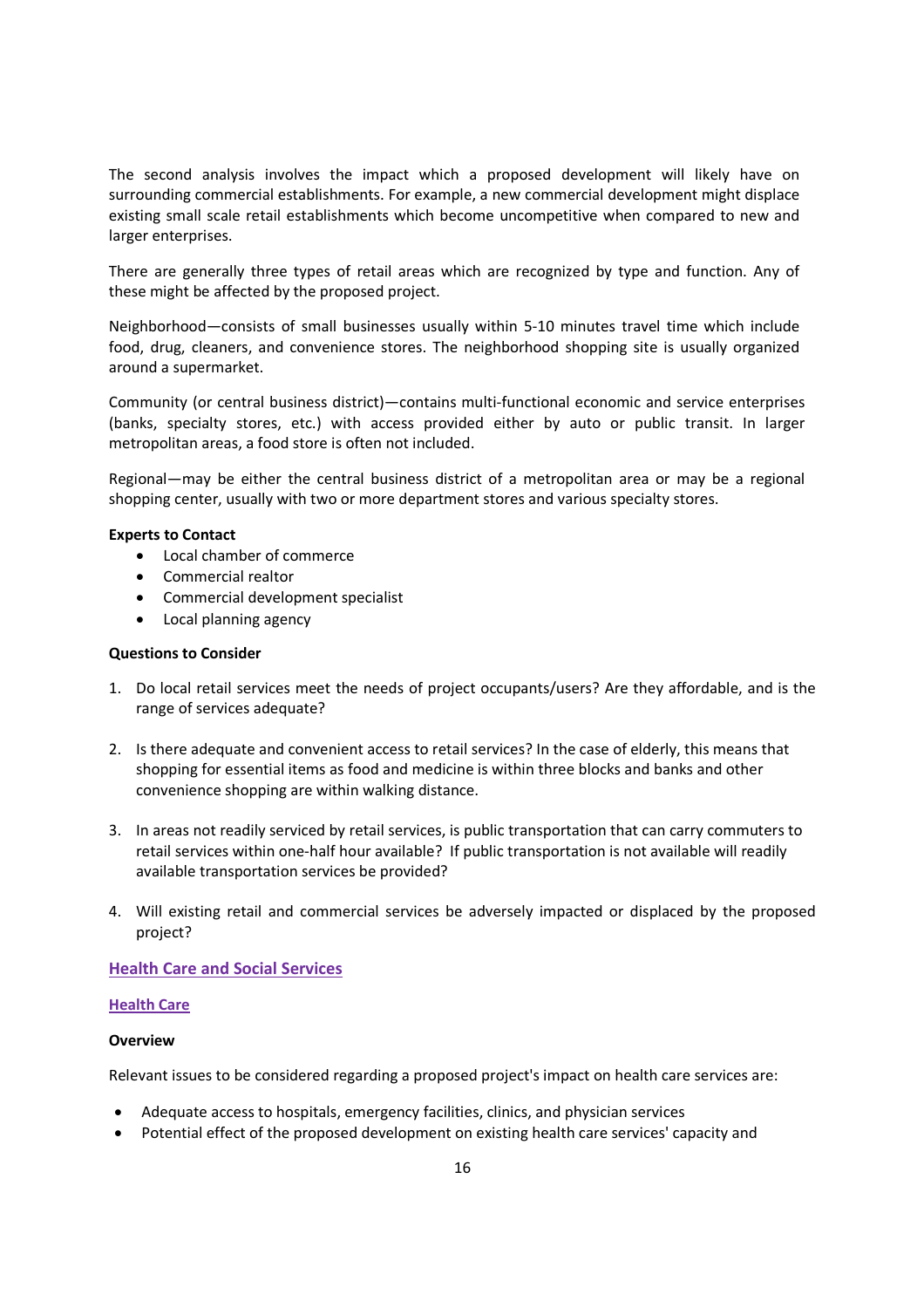ability to accommodate an increase in use

 Adequate health services to accommodate the special needs of a potentially diverse population, i.e., families, elderly, and handicapped.

Health care services can be defined as those regular and emergency dental and medical care services provided for by private doctors, dentists, and other trained medical staff at a hospital, outpatient clinic, public, private or community health facility, home-care medical programs, or an emergency treatment facility (trauma unit, special cardiac pulmonary resuscitation [CPR] unit).

# **Experts to Contact**

- Area health systems agency—can provide the area-wide health system plan which is an inventory of institutional health services and projected demand within the area.
- Local public health department—can provide information on local demand for, and quality of healthcare.
- Council on aging—can provide information on size and location of the local elderly population.
- Local Red Cross—can be valuable resource for medical needs of the area.

# **Questions to Consider**

- 1. Will the increase in population from the proposed development increase the need for area health care services beyond current capacities?
- 2. Are non-emergency health care services located within a reasonable proximity to the proposed project (less than a half-hour drive or commute away)?
- 3. Are emergency health services available within approximately three to five minutes? Such services can often be provided by police and fire personnel as well as by ambulance staff.
- 4. Is the number of doctors, dentist, nurses, and other trained medical staff realistic in proportion to an increase in residents/users? If not, can provisions be made for additional skilled staff?
- 5. Will project residents/users require special medical services or skills such as geriatric clinics?

# **Social Services**

# **Overview**

Social services can be defined as those services provided by governmental social service agencies or public or private groups, including but not limited to programs for drug addiction, alcoholism, and mental disorders; halfway houses and drop-in centers, family counseling centers, day care centers; services for senior citizens and the handicapped; nutrition centers, Meals on Wheels; income maintenance, and manpower programs, etc.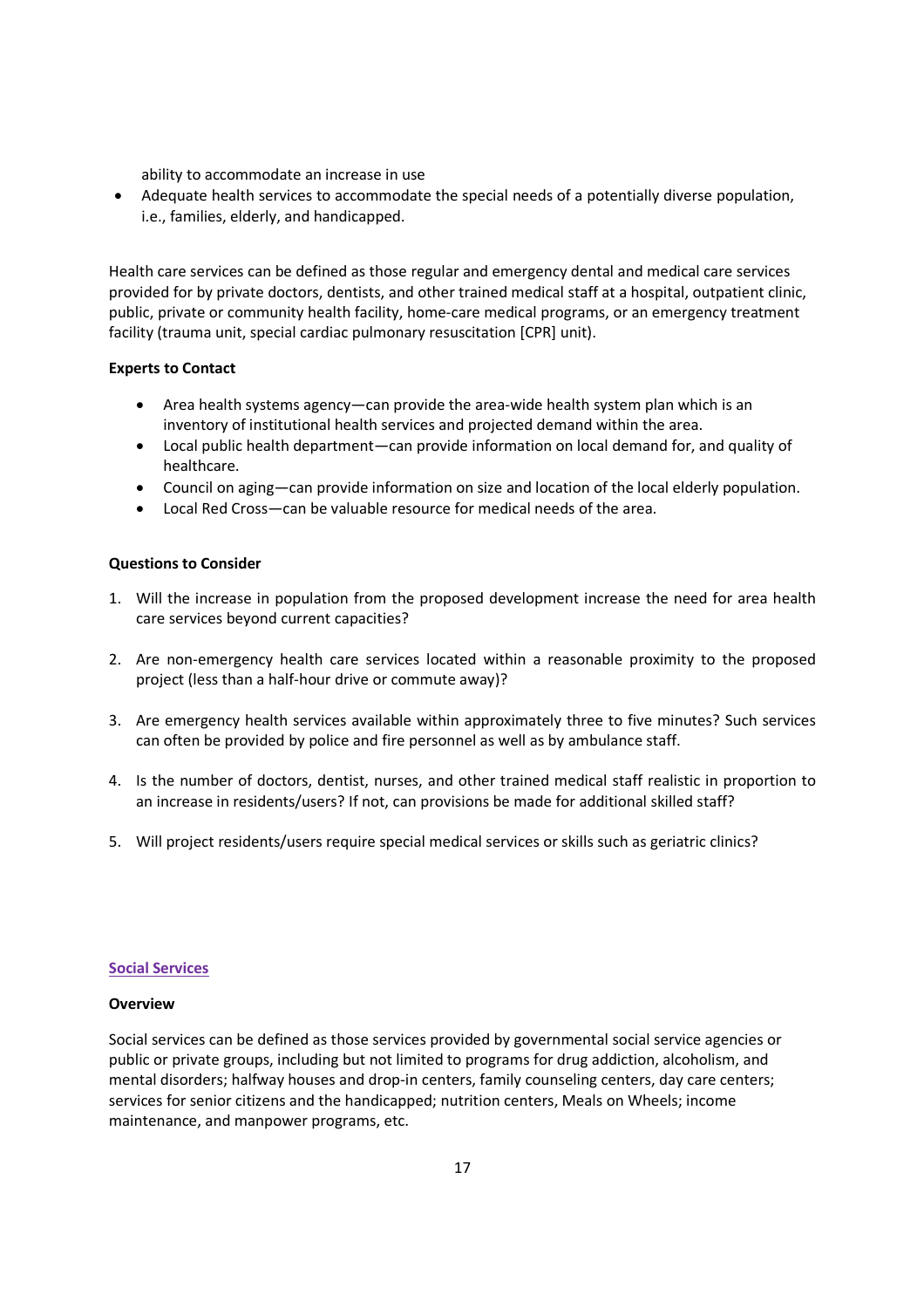Social services by definition must cater to, and be easily accessible to, those who need them. Therefore, access and adequacy are important considerations. Factors to consider regarding a proposed project's impact on an area's social services include:

- Availability and accessibility of day care, elderly centers, and neighborhood centers to accommodate existing and future residents.
- If appropriate social services centers are not located within a reasonable proximity to the proposed development, alternate space and services may need to be developed to accommodate new residents/users.

# **Experts to Contact**

- Planner—local planning department
- Administrator/planner—social services department
- Administrator/planner—public welfare office
- Administrator/planner—council on aging
- Administrator/planner—Social Security Office
- Administrator/planner—half-way house(s) in area
- Administrator/planner—drop-in center(s) in area
- Administrator—child care or daycare center
- Administrator/planner—Local Council of Voluntary Human Service Agencies

# **Questions to Consider**

- 1. Are the social services located onsite or within a convenient and reasonable distance to residents of the proposed project? Or, is adequate public transportation available from the project to these services?
- 2. Will social services be overtaxed or negatively impacted by the proposed project?
- 3. Will the provision of additional social services at this site create a concentration of the disadvantaged in violation of HUD site and neighborhood standards?

# **Solid Waste Disposal/Recycling**

# **Overview**

Solid waste disposal is regarded as an essential service in urban areas. Its availability for supporting a newly proposed development can be an essential determinant of whether a project can be constructed. Solid waste materials are generally transported by trucks to a common, usually remote site for either recycling, incineration (where allowed), or burial/disposal in a sanitary landfill.

For proposed demolition projects, the ability of the solid waste centers to contain the demolition material should be considered. In some cases the material from the demolition activity may overwhelm the existing solid waste capacity and the need to obtain additional solid waste capacity may justify the cost of rehabiliting the structure, particularly if the structure serves as an important historic or cultural resources.

For all projects, proper disposal of hazardous material should be considered. This may include solid porous materials, such as cement, that may have absorbed hazardous materials.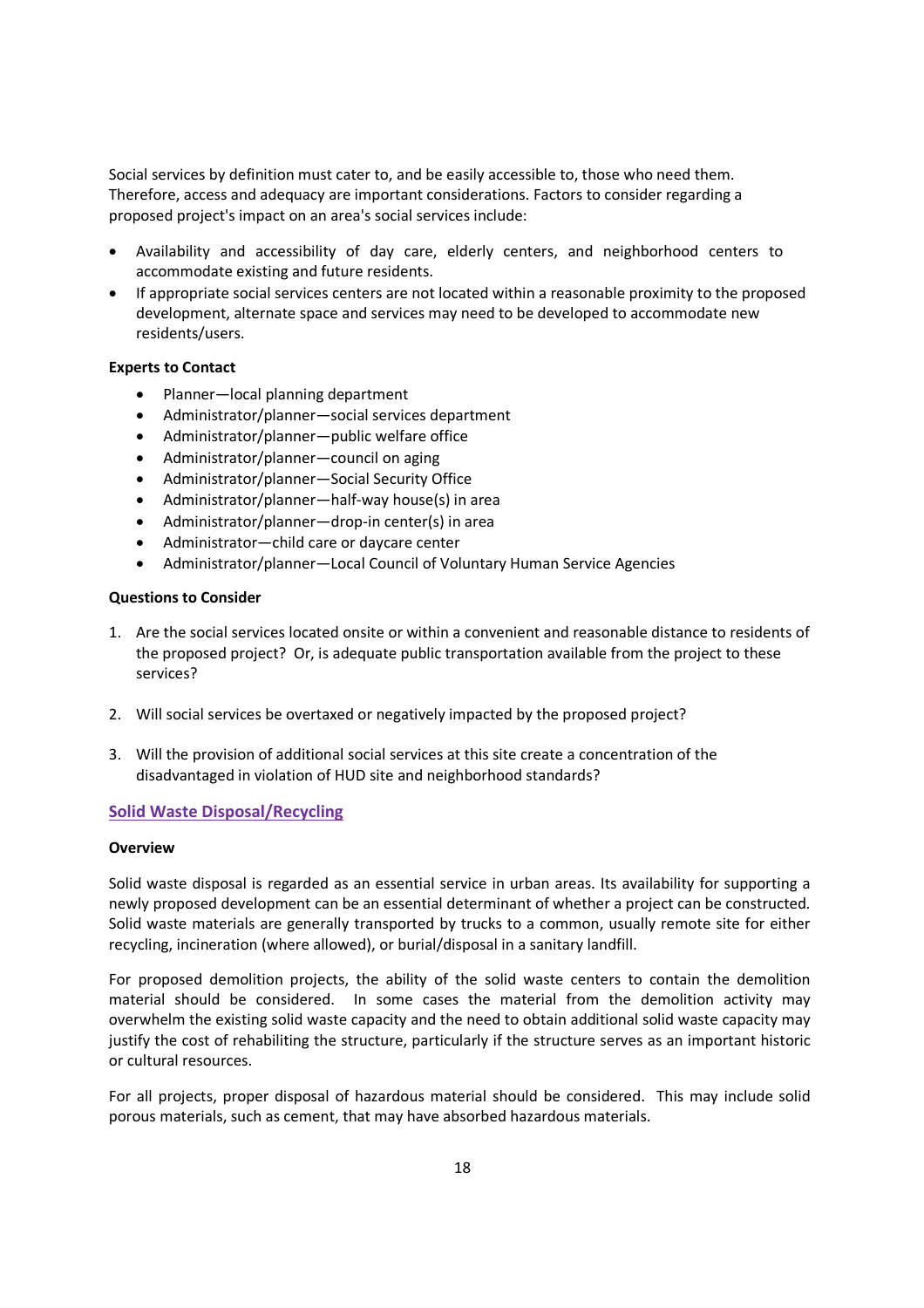# **Experts to Contact**

- Engineer—Local solid waste disposal agency, or city/county engineering department
- Engineer/planner—HUD field office or local planning department
- Engineer, planner/environmental specialist—Regional EPA office

# **Questions to Consider**

# **Construction Period**

- 1. What types and amounts of waste are to be generated as construction debris?
- 2. What solid waste disposal system or company will handle the construction debris? Does it have the capacity to handle the amount of debris?

# **Solid Waste Disposal/Recycling**

- 3. What types of solid waste (including hazardous waste, if any) will be generated by the completed project?
- 4. What is the name of the solid waste servicing company or landfill and what is the distance from the proposed project site?
- 5. Is solid waste permitting required for the project, and/or will the completed project require solid waste permitting and when?
- 6. If hazardous waste, does the servicing company/landfill accept hazardous waste? If yes, attach documentation.
- 7. What organization will handle garbage collection, composting, and recycling?
- 8. Does this organization have the capacity to handle the garbage, composting and recycling, and is the service affordable?
- 9. Will the waste from the proposal exceed the capacity of the waste system or landfill?

# **Waste Water/Sanitary Sewers**

# **Overview**

Wastewater treatment and disposal is an essential service for all new development. The availability of adequate wastewater disposal service can be a determinant of whether or not a project is constructed. Wastewater is usually collected in urban areas through a system of sanitary sewers which convey the waste to a treatment facility located "downstream" from the city. After treatment the effluent is either recycled (rarely) or is discharged into surface water or a permeable recharge area for an underground aquifer. In less developed areas, on-site septic systems or package treatment plants are used. Generally, 80 gallons of sewage is generated per capita per day.

# **Resources to Reference/ Experts to Contact**

 For areas where septic systems may be required the USDA Soil Survey available at the county/parish USDA service center or online at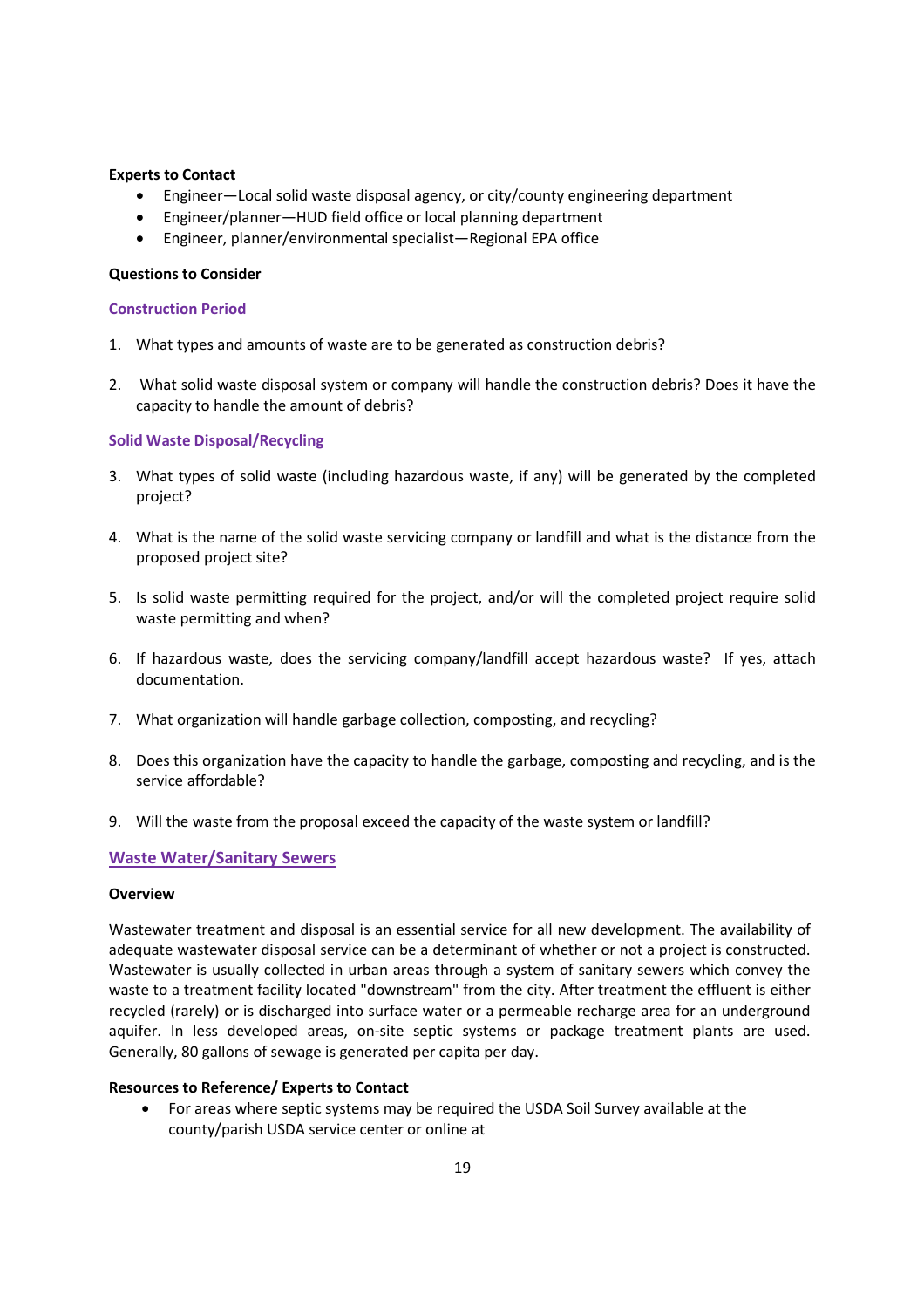http://websoilsurvey.nrcs.usda.gov/app/HomePage.htm can be used to identify areas that are likely to be unsuited for septic systems.

- Engineer—local sanitary district/agency, city/county engineering department, 208 planning agency
- Engineer/planner—local planning department
- Soils scientist—U.S. Soil Conservation Service
- Engineer—state health and/or environmental quality agency

### **Questions to Consider**

- 1. What kind of wastewater/sewer system will provide satisfactory service to the proposal?
- 2. Does the existing or proposed sewer system have the capacity to adequately service the proposed development?

# **On-site septic systems**

- 3. If the sanitary sewers and wastewater disposal systems are non-municipal, has an acceptable system been approved or permitted by appropriate authorities and agencies?
- 4. Has a report of the soil conditions suitable for on-site septic systems been submitted?
- 5. Are soil conditions suitable for on-site septic systems? Is there a large variance in the water table elevation? (A high seasonal water table can prevent proper functioning of septic tanks drain fields).
- 6. Have septic disposal systems been properly designed, installed, and maintained, as appropriate, to prevent effluent from contaminating soil or groundwater, including sole source aquifers?

# **Water Supply**

#### **Overview**

Adequate water supply refers to the delivery to a project site of sufficient quantities of potable water under adequate pressure at affordable cost. Approximately 100 gallons per day is the average urban domestic per capita water consumption rate.

#### **Experts to Contact**

- Municipal or private utility water supply planners and engineers
- Local public health agency staff

# **Questions to Consider**

1. What private company or public organization or system will provide sufficient quantity of clean water needed for the proposal?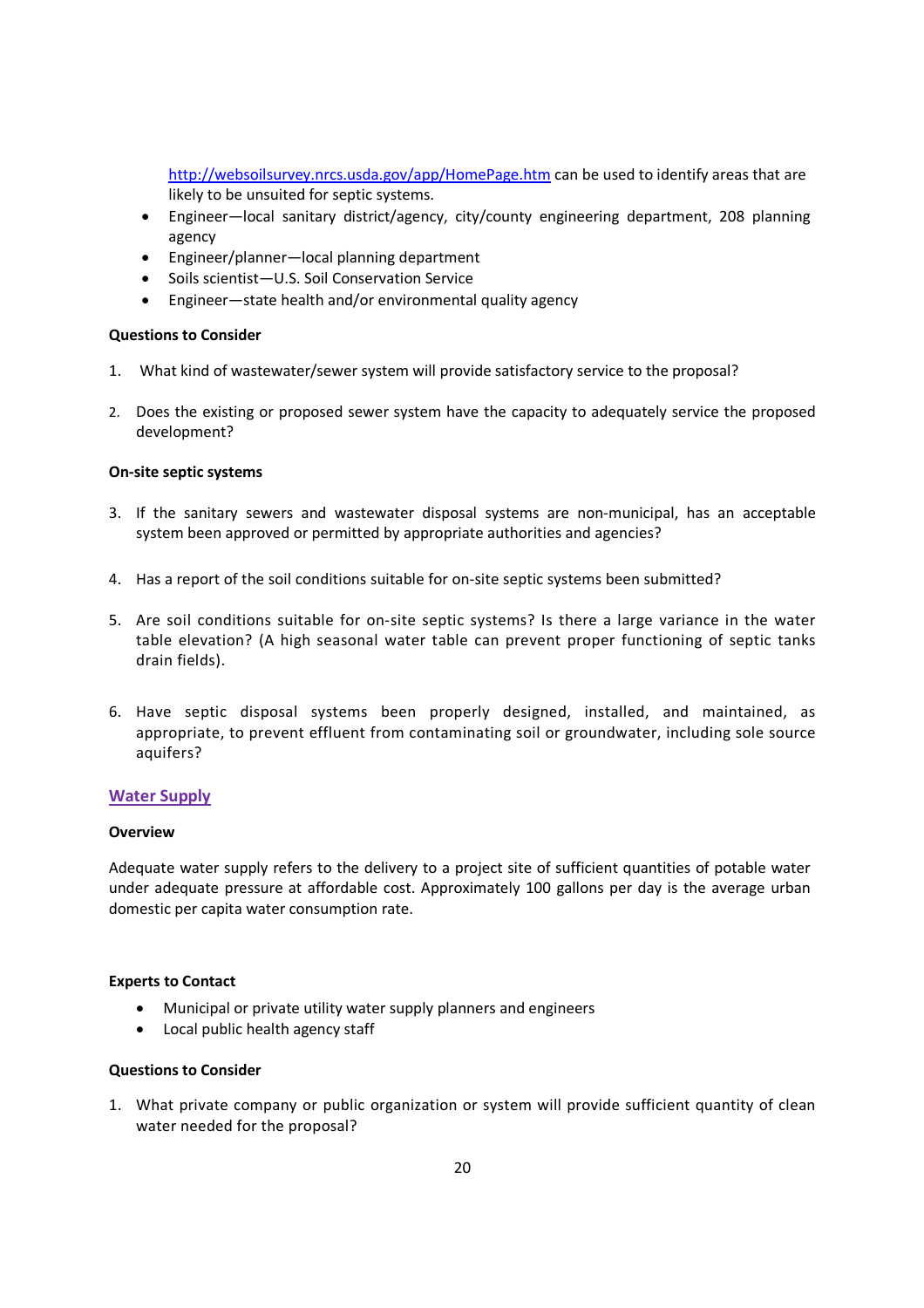- 2. Will either the municipal or private water utility or on-site water supply be adequate to serve the proposed project?
- 3. In the water supply quality safe from a chemical and bacteriological standpoint?
- 4. If the water supply is non-municipal, has an acceptable system been approved by appropriate authorities and agencies?
- 5. Will the project water requirements of the proposal result in a significant consumption of the community's available water supply or result in a significant deterioration of water quality?

# **Public Safety - Police, Fire and Emergency Medical**

# **Overview**

Fire, police, and ambulance services are concerns that should be considered in terms of the adequacy of existing services for the project site. Although many communities have sophisticated protective services, the consistency of adequate service is different from place to place. Within communities, one site may be better served than another.

Factors in the variability of protective services include the availability of funds for additional coverage and the degree to which building and growth are coordinated with provision of new municipal services. Key variables within each city are emergency equipment, emergency service personnel, response time, and access. These factors influence the availability and adequacy of emergency services that may be required at a proposed project.

# **Experts to Contact**

- Chief of local fire department
- Local chapter or national Office of the National Fire Protection Association (NFPA)
- Chief of local police department
- Administrator of local emergency medical agency such as the ambulance corps in the Department of Health or the local rescue squad
- Local medical society

# **Questions to Consider**

- 1. What police services are located within reasonable proximity to the proposed project? What is the approximate response time?
- 2. What fire fighting protection located within reasonable proximity to the proposed project? What is the approximate response time?
- 3. Is the fire fighting protection service adequate and equipped to service the project?
- 4. What emergency health care providers are located within reasonable proximity to the proposed project?

What is the approximate response time?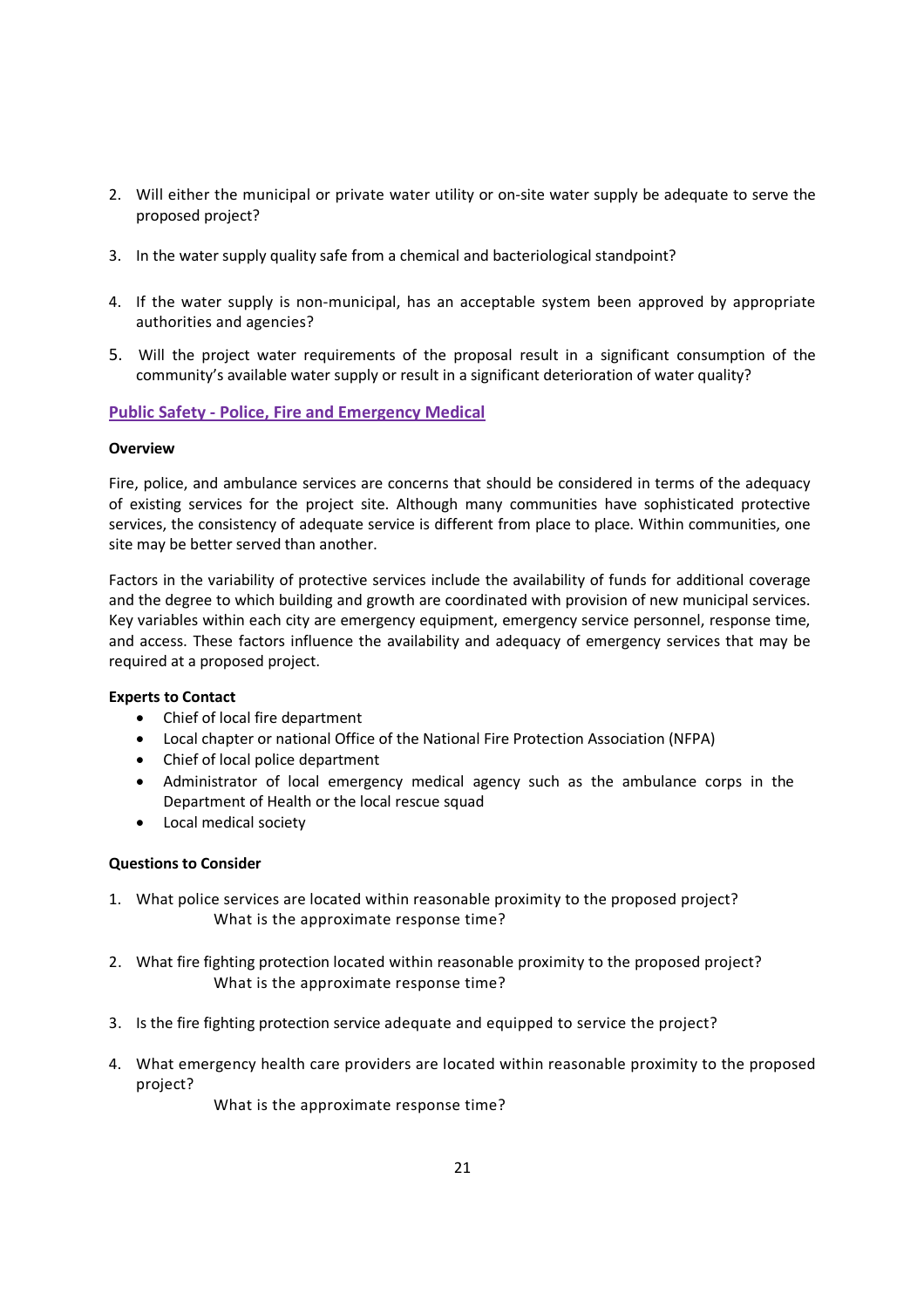5. Will the project create a significant burden on police, fire or health care providers in terms of manpower and/or equipment?

# **Parks, Open Space and Recreation**

# **Overview**

The development of community services such as open space and recreational and cultural resources has become a necessary component of community development. These facilities can be operated by government, such as public parks and libraries, or they can be operated by private entities such as YMCAs and privately owned museums.

Recreation and open space resources include active recreation such as ballfields, passive recreation such as nature trails, and gardens.

Cultural resources include art galleries, libraries, dance facilities, museums, theatres, community centers and other facilities for artistic and cultural purposes. These usually receive both public and private support.

Demand and supply for both specific recreation and cultural facilities is a function of factors which include the size of the community, density of development, income, and demography. Wealthier communities have these services and facilities more often than poorer communities. Communities with a large percentage of children have greater needs for active recreational facilities than communities with a large number of elderly or handicapped persons who may prefer passive recreation. High density communities with little private open space have a greater need for access to public parks and recreation areas than small towns with ample open spaces or suburban areas where the homes have large yards.

# **Experts to Contact**

- Planner at local parks and recreation department
- Administrator of social services agency
- Administrator of local cultural commission
- Local American Society of Landscape Architects
- State arts office or association
- Administrators of agencies such as YMCAs, YWCAs, museums, libraries, etc.
- State liaison officer
- **•** Heritage Conservation & Recreation Service
- Department of Interior
- National Park Service
- Bureau of Land Management

- 1. Are open space and recreational and cultural facilities within reasonable walking distance to the project area, or is adequate public transportation available from the project to these facilities?
- 2. Are there special recreational/cultural needs of certain population groups to be satisfied, such as small children, the elderly, or the handicapped?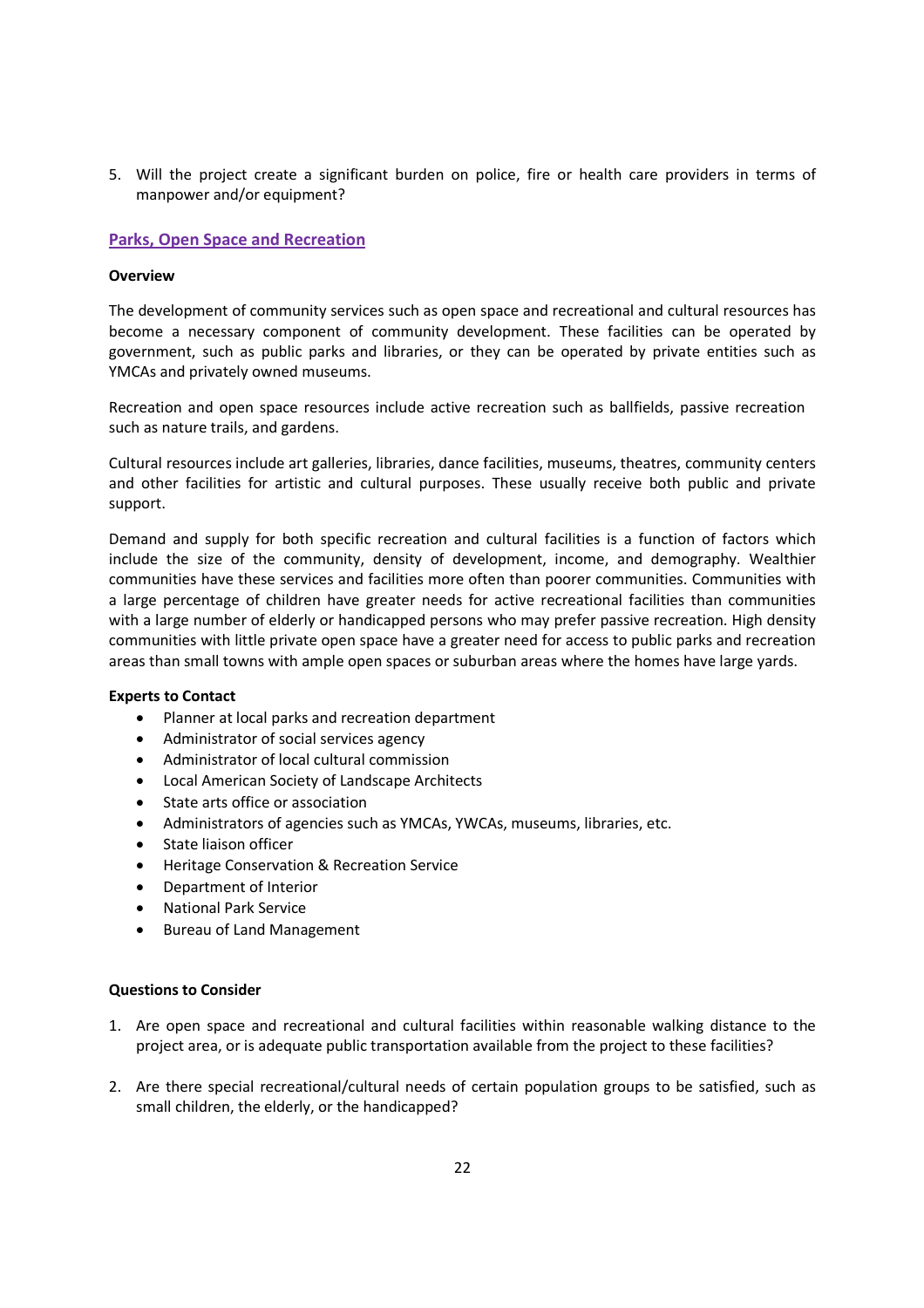- 3. If the development is family housing, has space for informal play for children been included on-site? Have areas for recreation for adults and elderly been provided including places for passive recreation?
- 4. Will the proposed project overload existing open space, recreational or cultural facilities?

# **Transportation and Accessibility**

# **Overview**

Assessing transportation impacts involves analyzing four sub-elements of transportation. These are:

*Access*—The user must be able to reach a destination within reasonable limits of time, cost and convenience.

*Balance*—A balanced transportation system offers and encourages choice of travel mode, namely, by automobile, bicycle, walking, public transit or combination thereof.

*Safety*—System design plays a strong role in safety, particularly elements such as traffic signals, turning lanes, bicycle lanes and signage, and railroad grade crossings.

*Level of Service*—LOS measures operational factors including speed, travel delay, freedom to maneuver, safety, and frequency/hours of operation.

# **Experts to Contact**

- Planner at the regional transportation planning agency
- Planner at regional transportation authority
- Planner at the state highway department
- Local transit authority
- Local traffic department
- Local parking authority
- Federal Highway Administration Division Office in each state
- Urban Mass Transportation Administration Regional Office

- 1. Does the project require a traffic study? Has one already been performed? Are there any actions identified in the study that need to be taken?
- 2. Is the project served by safe and adequate public transportation services?
- 3. Is the project safely accessible to vehicles and is vehicle parking adequate, including parking for moving vans/trucks?
- 4. Does the project facilitate pedestrian movement (e.g., sidewalks, pavement markings, landscaping, pedestrian-activated signal lights or pedestrian overpasses)?
- 5. Is the project area served by bicycle lanes or trails and does the project provide parking for bicycles, including covered, secure parking for employees and residents?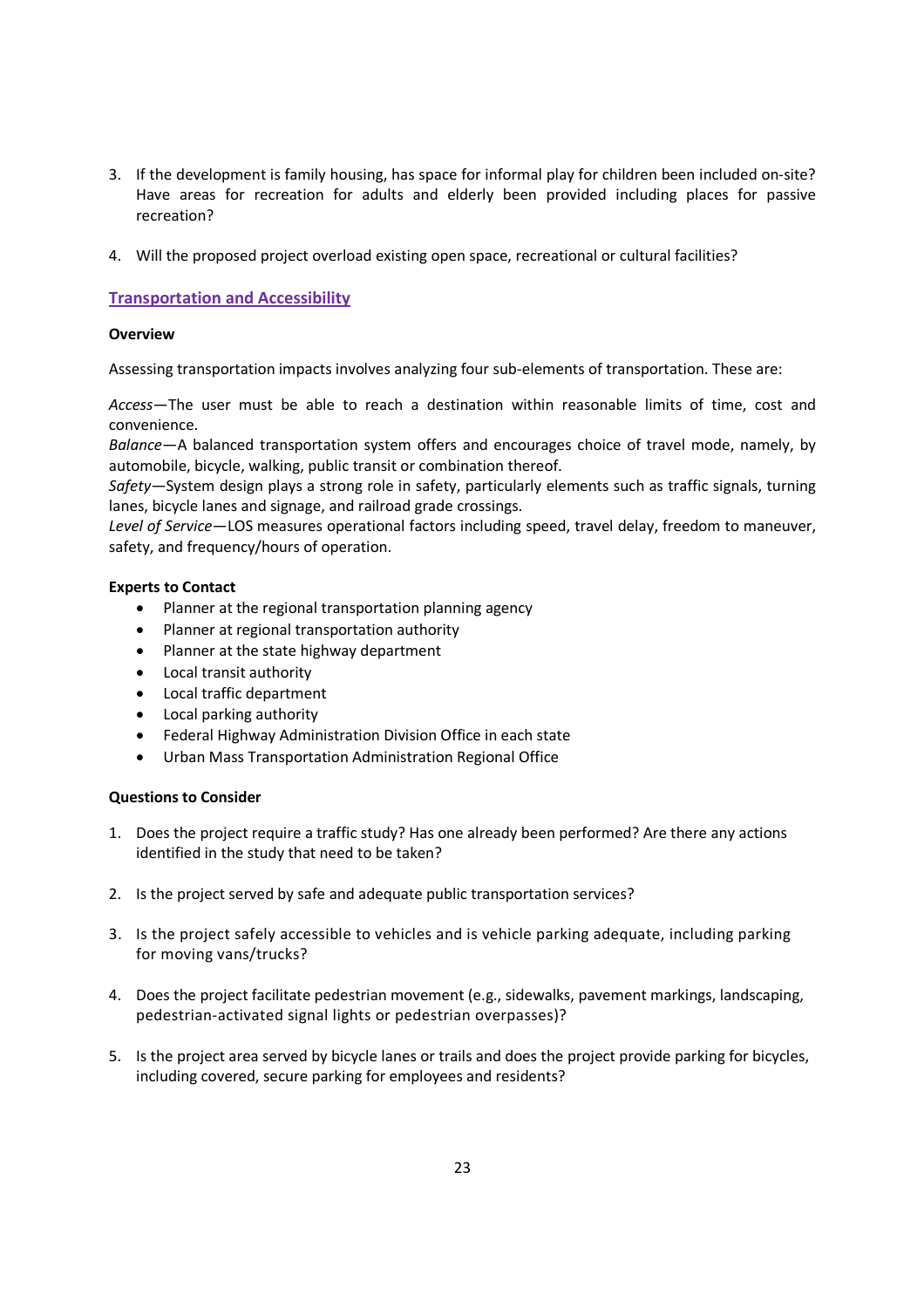- 6. Overall, will the existing and reasonably foreseeable transportation facilities and services be adequate to meet the needs of the project?
- 7. Will the project itself cause a significant adverse impact on the local or regional transportation system (e.g., by reducing the level of service of roadways)?
- 8. Are there any barriers to emergency vehicle access?
- 9. Is the project accessible to the elderly and disabled (e.g., wheelchair ramps, traffic light timing, handicapped parking, shuttle services)?
- 10. Are there special transportation issues (e.g., bridge clearances for trucks) which have not been adequately addressed?

# **Unique Natural Features, Water Resources**

# **Unique Natural Features**

### **Overview**

Unique natural features are primarily geological features which are unique in the sense that their occurrence is infrequent or they are of special social/cultural, economic, educational, aesthetic, or scientific value. Development on or near them may render them inaccessible to investigators or visitors or otherwise limit potential future use and appreciation of these resources.

Examples of unique natural features include: sand dunes, waterfalls, unique rock outcroppings, caves with limestone or gypsum deposits, canyons, and petrified forests. Also included are unique stands of trees, such as redwoods, or unique colonies of animals, such as a prairie dog town.

The key criterion in defining a unique natural feature is the comparative rareness of the feature, a characteristic often recognized by local landmarks. Another characteristic is information content. Some unique natural features contain a great deal of information concerning natural history, such as geologic evolution.

# **Experts to Contact**

- State and federal park service, naturalists and/or geologists
- State natural heritage programs
- State wildlife resource management agencies
- Local university natural scientists, geologists, and Sierra Club or Audubon Society Representatives
- State resource conservationist
- Natural Resources Conservation Service (NRCS) USDA
- District conservationist, NRCS
- County planner, county planning department or conservation district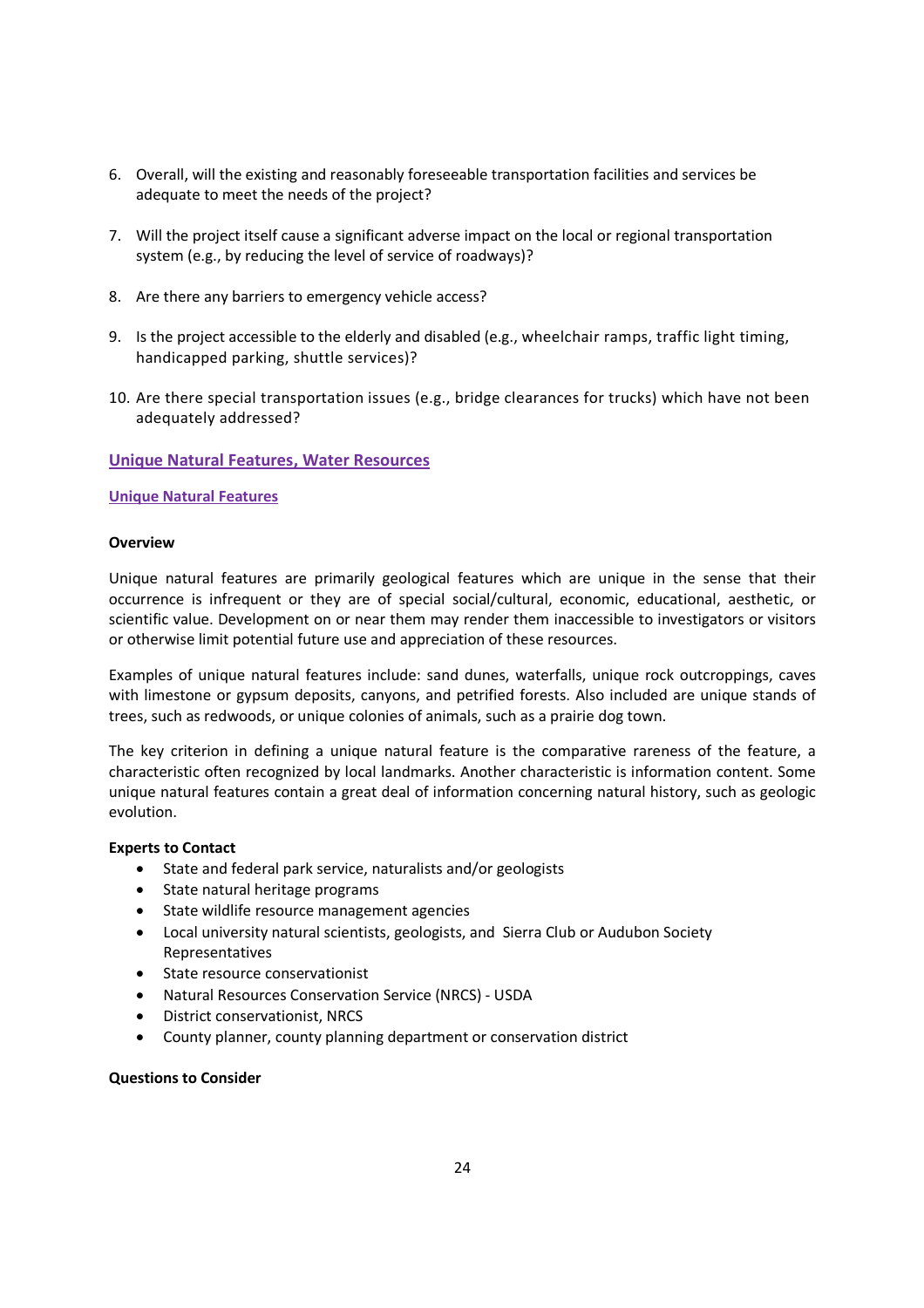- 1. Will the project location, construction, or its users adversely impact unique or locally important natural features on or near the site (e.g., caves, cliffs, vistas/viewsheds, canyons, waterfalls, sand dunes, or tree stands)?
- 2. Will the project destroy or isolate from public or scientific access the unique natural feature?

# **Water Resources**

### **Overview**

Water resources can be divided into two subcategories: ground water and surface water.

**Groundwater** refers to all of the water found below the ground's surface. While most groundwater comes directly from rainwater, some results from seepage from the sides and bottoms of lakes and streams. The water usually passes down through a layer of partially saturated material to a zone of saturation in which all of the pore spaces between the soil or rock particles are filled with water. The water table is the upper level at which this saturation occurs. The area in which the groundwater is stored is called an aquifer. Aquifers vary widely in size and depth, some cover hundreds of miles and are used extensively for drinking water and irrigation, such as the Ogallala Aquifer in the Great Plains.

The supply of groundwater depends upon a balance between the amount of water entering the ground and the amount being withdrawn. Urban land development reduces recharge to aquifers by precipitation. Excessive pumping can cause wells to run dry, increased concentration of dissolved minerals, salt water intrusion if near the ocean, and land subsidence. The depth of the water table can vary tremendously from year to year and seasonally depending on the amount of rainfall. High water tables can result in basement flooding and surface puddles. Discharge from poorly designed, installed, or maintained septic systems to drinking water wells can cause health hazards.

Some areas have experienced ground subsidence due to the pumping of ground water and the dewatering of the underground strata including aquifers. In Gulf Coast communities such as New Orleans excessive pumping has lowered the ground level and has made the area more prone to coastal flooding.

In many types of surficial geological formations, groundwater quantity and quality is related to the quality and presence of surface waters. Excessive well pumping can induce infiltration from streams and ponds, causing surface water levels to drop. If these surface waters are polluted, groundwater quality will be degraded. Often, groundwater flows discharge to streams. Polluted groundwater can thus degrade the quality of otherwise unaffected surface waters.

**Surface water** plays an important role in nearly every community, as a source of drinking water, as a means of transportation, as a recreational resource, as a source of water for irrigation, and as a fishery.

Surface waters can range from very large rivers and lakes to small ponds and streams. Urban development can, however, have a serious negative impact on water quality. Surface waters, chiefly rivers and large lakes, frequently suffer from the effects of pollution generated by factories, urban sewerage systems, power plants, and agricultural runoff. Degraded surface water quality can have short-term and long-term human health implications, affect aquatic habitats and species, and have aesthetic and olfactory consequences.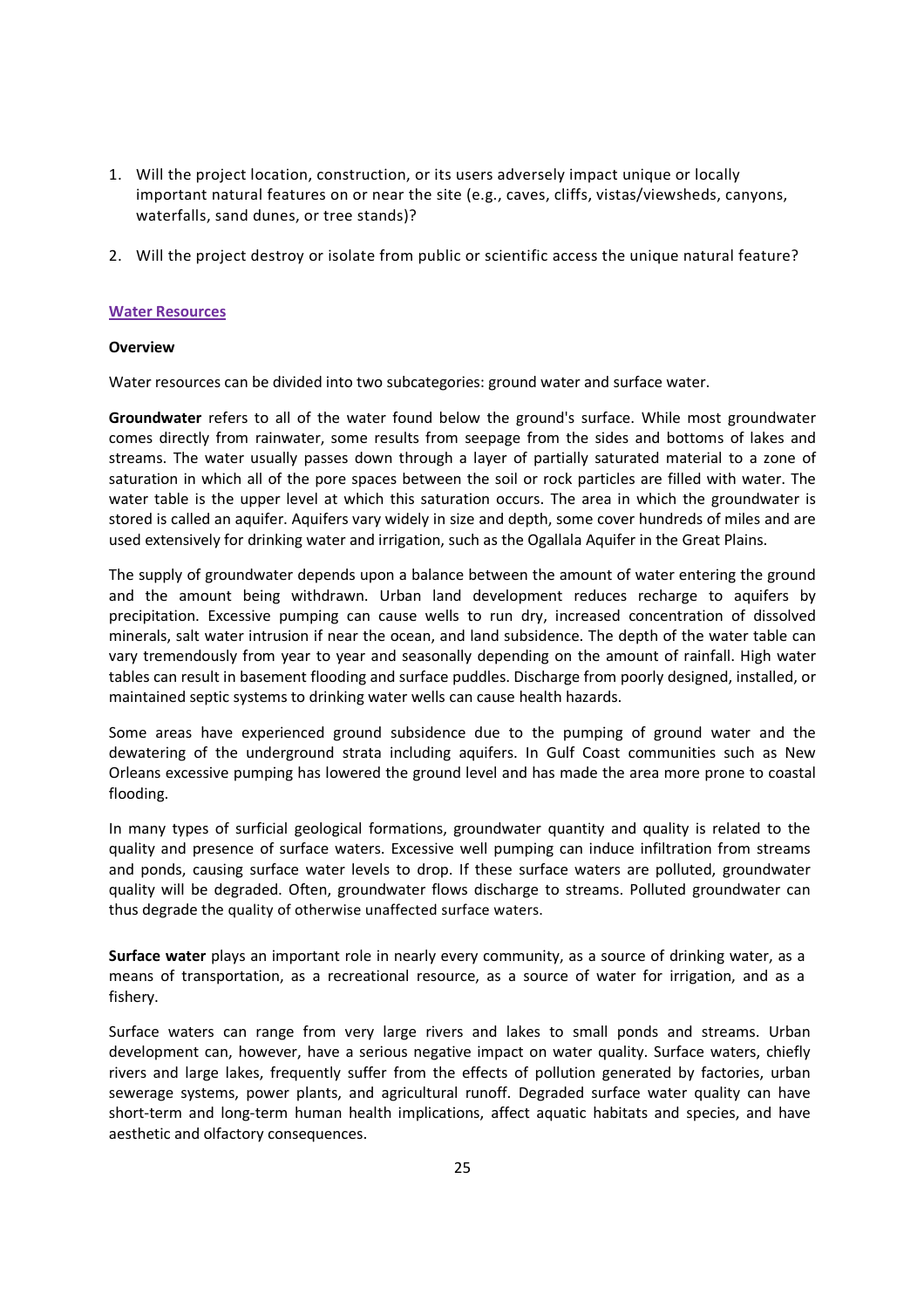While most water quality problems are due to effluents from sewerage treatment plants, sewer system overflows, and industrial waste outfalls, new commercial and residential developments can also have an adverse effect on surface water quality. The chief source of such pollution is from urban runoff, chiefly from impervious surfaces such as streets, parking lots, and sidewalks from which oil and gasoline are carried by rain into surface water. Landscaped areas treated with insecticides and fertilizer can also introduce polluted runoff into surface water. Also, failing septic systems and other sources of polluted groundwater (landfills and waste disposal areas) can seep untreated sewage and other wastes to surface waters.

### **Experts to Contact**

- Planner and/or engineer—"Section 208" area-wide planning agency
- Water Quality Scientist "Section 401" water quality agency
- Hydrologist—USGS Geological Survey or State Geological Survey
- Soil scientist-U.S. Soil Conservation Service
- State wildlife resource management agency
- State natural heritage program
- Engineer—city and/or county engineering department

- 1. Is the site subject to rapid water withdrawal problems that change the depth or character of the water table or aquifer? Are there a large number of wells or wells that pump large quantities of water from the water table near the proposed project site?
- 2. Will the project use groundwater for its water supply? If so, is the groundwater safe for use for the intended purposes?
- 3. Will the project use a septic system? If so, is the system in proximity to sensitive natural receptors (e.g., wetlands) that could be adversely impacted by the design or location? Is there a large variance in the water table? (A high seasonal water table can prevent proper functioning of septic tank drain fields.)
- 4. Are there visual or other indications of water quality problems on or near the site (e.g., algae blooms or state listing as an impaired stream/waterway)? Will the riparian buffer (i.e., natural wooded buffer adjacent to a stream) be maintained in a conservation easement or, conversely, diminished, damaged or destroyed?
- 5. Will the project involve a substantial increase in impervious surface area? Have runoff control measures and/or permeable surfaces been included in the design?
- 6. Will the project substantially reduce groundwater recharge due to increase in impervious surface area? If so, are sensitive groundwater dependent features (e.g., rare wetlands) present that could be affect? If yes, have appropriate measure been included in the design to promote groundwater recharge.
- 7. Is the project located in a state or locally designated sensitive watershed area? If so, have appropriate run-off control measures been included in the design (e.g., the storm-year design is increased from 10-years to 25-years, buffers are placed along surface waters, etc.)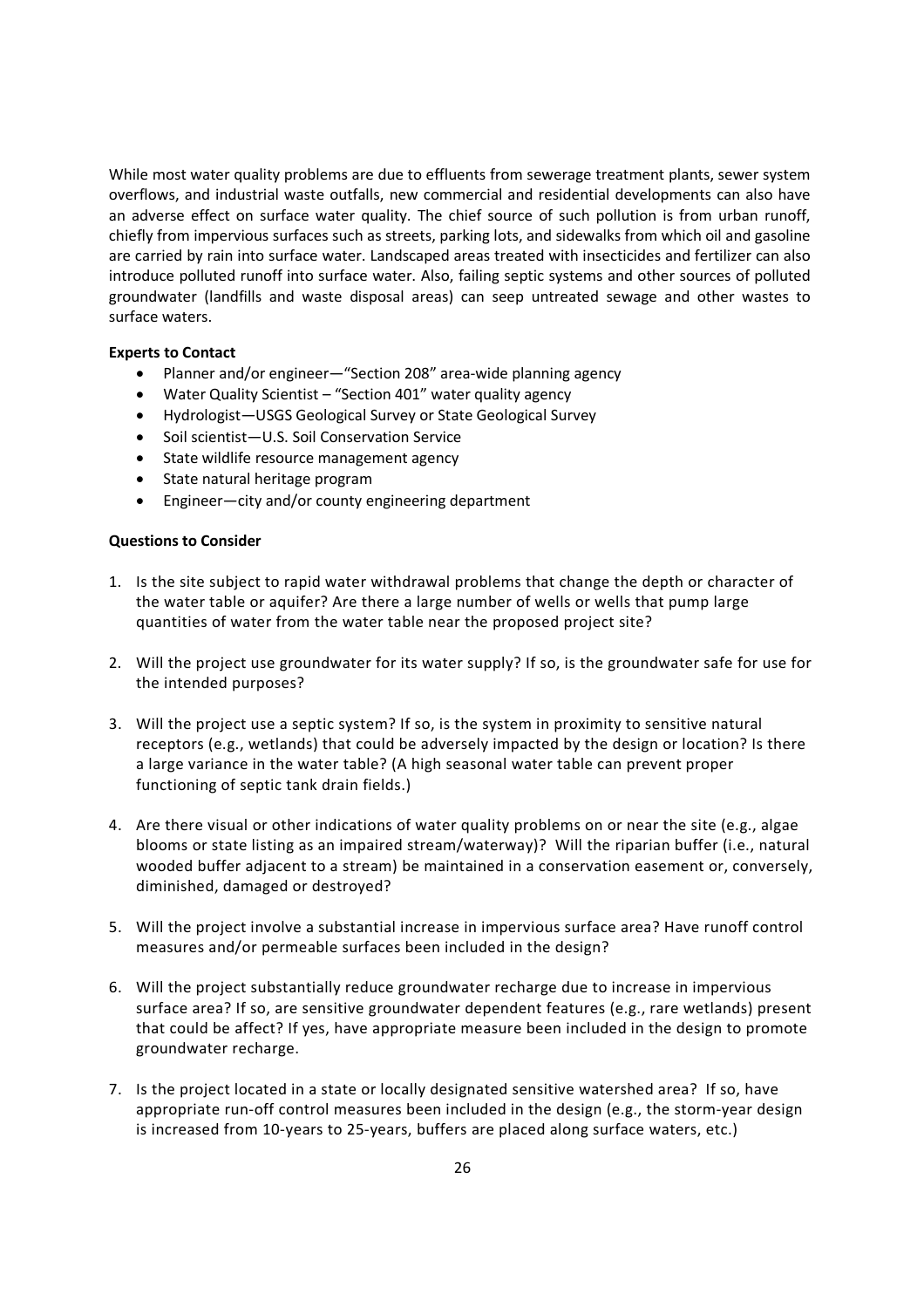8. Is the project located in the watershed of a particularly sensitive natural area (e.g., a unique wetland). If so, have additional run-off control measures been included in the design (e.g., the storm-year design is increased from 10-years to 50-years, buffers are placed along surface waters, etc.)

# **Vegetation and Wildlife**

# **Vegetation**

# **Overview**

The abundance and survival of both plant and animal species is dependent upon the existence of a favorable environment and their ability to adjust to conditions created by man. Urbanization has seriously altered natural ecosystems. In and near heavily urbanized areas, much of the native plant and animal species have been destroyed and have been replaced by species which are more successful in the urban environment, to the extent that it is often inappropriate to talk of native species in urban environments.

The impact of man on the environment through urbanization often results in water, air, and land pollution endangering many natural plant and animal species. Development which changes a sensitive ecosystem may adversely affect the diversity of species present, the productivity of the system, or the rate of nutrient recycling.

# **Experts to Contact**

It is often best to consult an expert such as a biologist/ecologist from either a university or a state natural resources agency, or state natural heritage program. In more rural areas representatives of the state forestry department or the USDA Soil Conservation Service may also provide useful expert judgment.

# **Questions to Consider**

- 1. Will the project create problems by introducing nuisance or non-indigenous species of vegetation that may be ecologically disruptive, be invasive, threaten survival of indigenous plant habitats, or disrupt agricultural or silvicultural activities
- 2. Will the project damage or destroy existing remnant or endemic plant communities, especially those containing nationally, regionally or locally rare species (e.g., prairie grasslands, ice-age disjuncts, local soil-type endemics, etc.)?
- 3. Will the project damage or destroy plant species that are legally protected by state or local ordinances?
- 4. Will the project damage or destroy trees without replacement and landscaping?

# **Wildlife**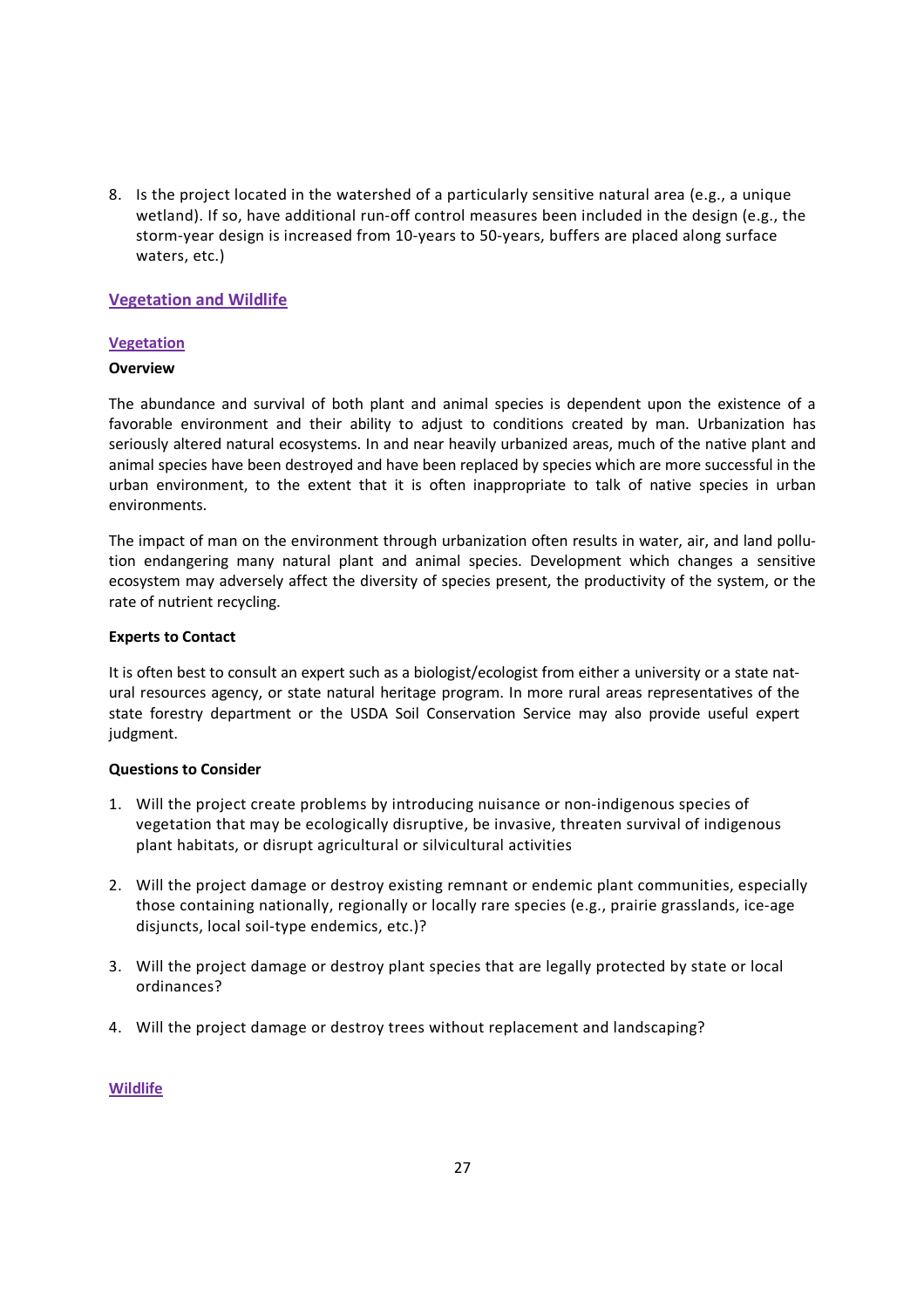#### **Overview**

An animal's habitat is the environment in which it normally lives and the one which meets its basic need for food, water, cover, breeding space, and group territory. Urbanization has generally been at odds with the maintenance of natural habitats. Urban habitats are often found in neglected and unused areas such as along riverbanks and railroad alignments, in parks, institutional grounds, and in vacant tracts of land. The protection of wildlife habitats can be at odds with urban development. However, certain actions can be taken to avoid undue disruption and to protect species, particularly those of concern to local, state, tribal of the federal government. Please note that species listed as proposed, threatened or endangered by the federal government must be considered under the Endangered Species Act. However, compliance with certain federal statutes should be considered under this factor, including, for example, the Migratory Bird Treaty Act and the Bald Eagle Protection Act.

#### **Experts to Contact**

Technical studies can be supplemented with field observation of the site for signs of the likely presence of particular species. Consultation with biologists/ecologists with either local, tribal, state or Federal agencies may be helpful. The Fish & Wildlife Service of the Department of Interior can also be contacted for information.

#### **Questions to Consider**

The questions on animal life encompass the five following topics: disruption, habitat alteration or removal, rare species (including those that are considered threatened or endangered), pest species, and game species.

- 1. Will the project create special hazards for animal life? What types and numbers of animals will be affected and how?
- 2. Will the project impact migratory birds? (Most birds protected by the federal Migratory Bird Treaty Act are not included in the Endangered Species Act, yet are protected by similar protections against a "taking" of bird nest or eggs. Consultation with the U.S. Fish and Wildlife Service may be required. Construction activities should occur outside the migratory bird nesting season; alternatively, the site should be surveyed for migratory bird nest prior to construction.)
- 3. Does the project site host any species that are monitored or listed by local, state, tribal or the federal government?
- 4. Will the project damage or destroy existing wildlife habitats (e.g., removal or blockage of wildlife corridors, such as a riparian buffer?)
- 5. Will excessive grading alter the groundwater level and thus cause death of trees and ground cover which in turn diminishes animal habitat?
- 6. Will the project damage game fish habitat or spawning grounds? When answering this question off-site damage resulting from erosion and stormwater run-off should be considered.
- 7. Will the project create conditions favorable to the proliferation of pest species?